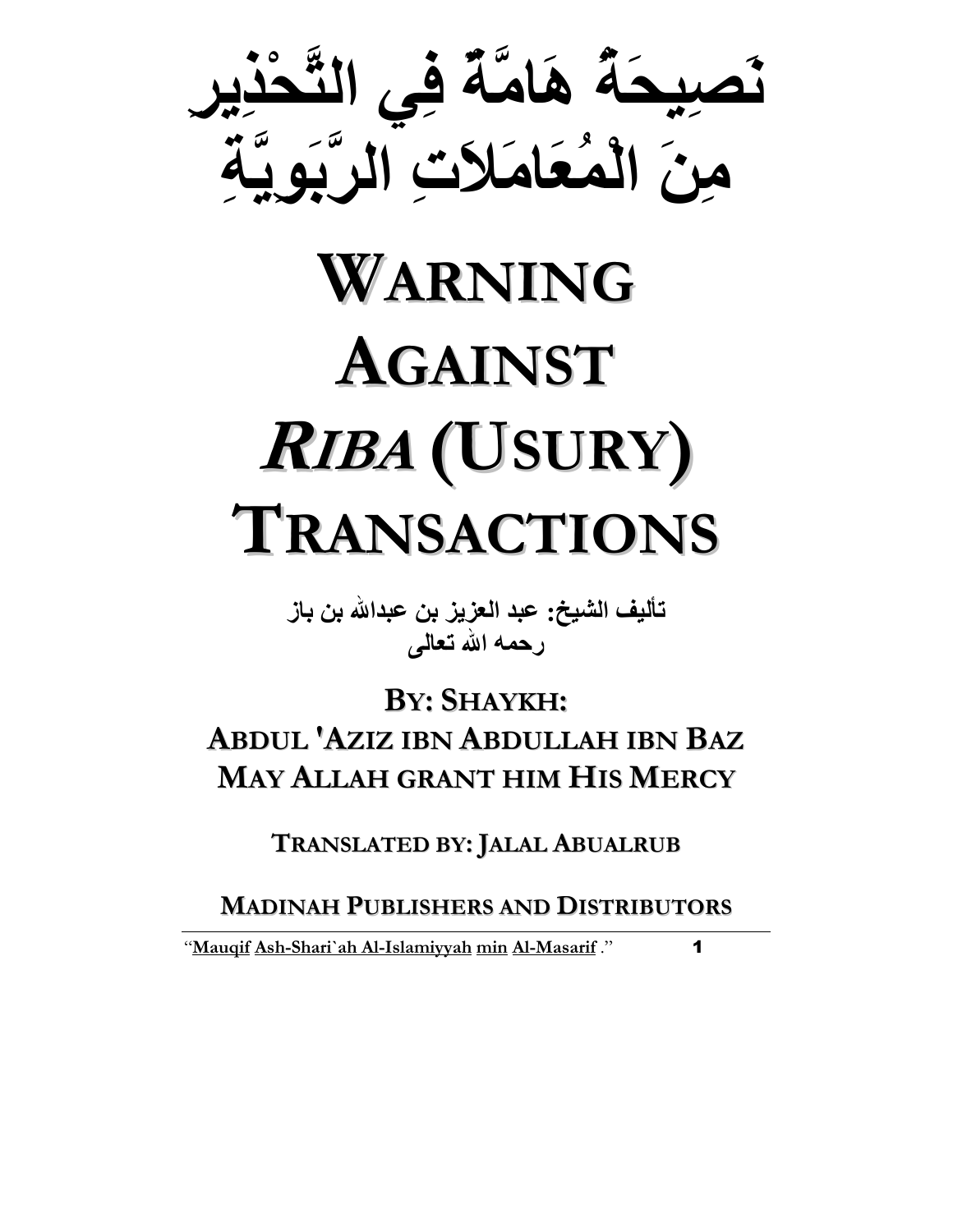All thanks and praises are due to Allah, Whom we thank and seek for help and forgiveness. Whomsoever Allah guides, will never be misled and whomsoever He misguides, will never find someone to guide them. I testify that none has the right to be worshipped, except Allah, Alone without partners, and that Muhammad is Allah's slave and Messenger.

[ يَأْيُهَا الَّذِينَ آمَنُوا اتَّقُوا اللَّهَ حَقَّ ثُقَاتِهِ وَلاَ تَمُوثُنَّ إلاَّ وَأَنْتُمْ مُسْلِمُونَ ] {O you who believe! Fear Allâh<sup>1</sup> as He should be feared and die not except in a state of Islâm2}[3:102],

[ َ#َ"!َ اسُ اُا رُ\$%َُ ا ِي \*ُ\$َََْ ِْ ٍ.ْ/َ وَاَ-ِةٍ وَ\*َََ ِْ!َ زَوْ)َ!َ و9َ%َ ِْ!َُ رِ)ًَ آً56ِ7َا وَِ َءً وَاُا اَ ا ِي َ َءَُنَ ِِ% وَاَ2رَْمَ إِن اَ آَنَ >ُ\$ْ6ََْ رَ;ً:6ِ ]

{O mankind! Be dutiful to your Lord, Who created you from a single person (Adam), and from him (Adam) He created his wife [Hawwâ (Eve)], and from them both He created many men and women; and fear Allâh through Whom you demand (your mutual rights), and (do not cut the relations of) the wombs (kinship). Surely, Allâh is Ever an All-Watcher over you}[4:1],

[ َ#َ"!َ ا َِ َُا اُا اَ وَ;ُُا ;ًَْ =ِ-ًَ-ا + ُAِْ@ْ ُ\$َْ أَ>ُ\$ََْْ وََ?ْ5ِ/ْ ُ\$َْ ذُ\$َ%ُُْ وََْ ُEِDِ اَ وَرَ=َُُ Cْ-ََ Cَزَ Cَْزًا >َBً6ِ [

{O you who believe! Keep your duty to Allâh and fear Him, and speak (always) the truth. He will direct you to do righteous good deeds and will forgive you your sins. And whosoever obeys Allâh and His Messenger (Muhammad صَلَّى اللهُ ِ), he has indeed achieved a great achievement3}[33:71-72].

Verily, the best speech is Allah's Kalam (Speech<sup>4</sup>), and the best guidance is that sent with Muhammad (أَصْلَفْ طَلْبُهِ وَسَلَّمَ). Verily, the worst matters are matters of innovation (in religion), and every innovation is a Bid`ah, every Bid`ah is Dhalalah (sin, heresy) and every *Dhalalah*<sup>6</sup> is in Hellfire<sup>7</sup>.

 $\ddot{\phantom{0}}$ 

il [by doing all that He (عَزَّ وَحَلَّ) ordered and abstaining from all that He (عَزَّا وَحَلَّ) forbade]  $^{[2]}$  [as Muslims (with complete submission to Allâh (إِعَزَّ وَحَمْلَ)]

<sup>[3]</sup> [will be entered into Paradise and saved from Hellfire]

<sup>&</sup>lt;sup>[4]</sup> [Allah (عَــزٌ وَحَــلٌ) speaks with what He wills whenever He wills, this is one of His Attributes, none is equal or similar to Him]

<sup>5]</sup>  $[\rho, \text{ or, }$  صَـــلَى اللهُ عَلَيْــــهِ وَسَـــلَمَ)  $\text{ or, }$  Salla allahu `alaihi wa-sallam; this statement means, may Allah's peace, honor and blessings be on him.]

<sup>[6] [</sup>meaning, those who invent the  $Bid$  ah]

<sup>[7] [</sup>This is *Khutbat al-`Hajah*, which Allah's Apostle, peace be upon him, taught to his companions to recite before they start any speech, excluding business transactions;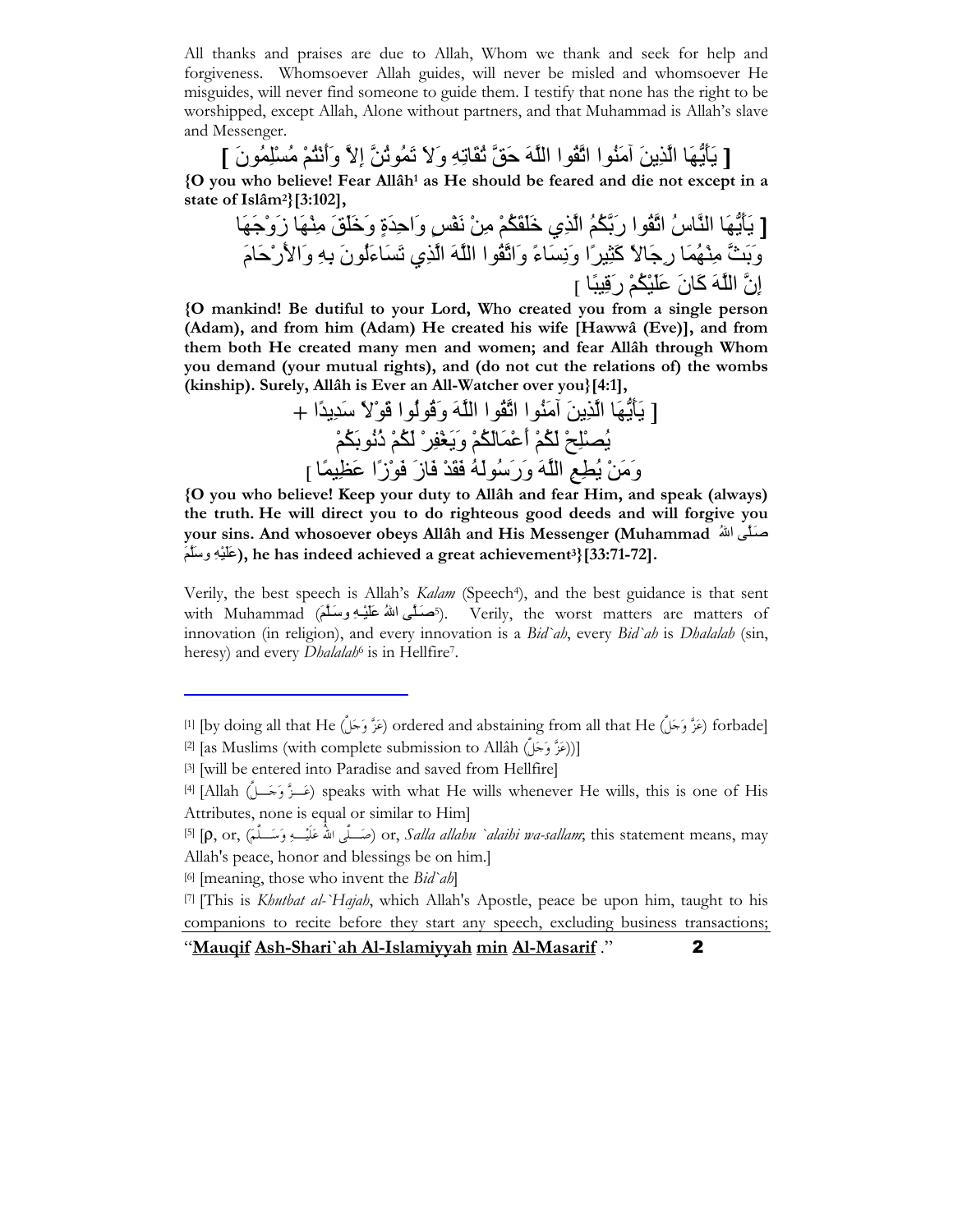#### Introduction

 This is a short rebuttal of a research paper written by Dr. Ibrahim ibn Abdullah An-Nasir, in which he tried to assert the permissibility of most types of Riba (usury) transactions that have proliferated in the recent times through the numerous financial institutions that have been established throughout the world. Hence, we thought that English speaking Muslims would benefit from this translated response, written by Shaikh Abdul 'Aziz ibn Abdullah ibn Baz, may Allah grant him His Mercy. Shaikh ibn Baz was the Grand Mufti in Saudi Arabia, one of the noted scholars of our time and a staunch supporter and defender of the *Manhaj* (Methodology) of the *as-Salaf as-Sali`h*. Ibn Baz spent his life calling to the correct Islamic Creed, defending the Sunnah and refuting the misguided effort by those who defied the *Sunnah* and innovated in the religion. He, may Allah reward him with Paradise, was kind and gentle when refuting misguided people and their ideas. However, he did refute misguided ideas, no matter who issued them. His letters to various kings and rulers, as well as, people of authority and Shaikhs, demonstrate the fact that scholars of the Sunnah are knowledgeable in the current affairs and, unlike others, firmly and with knowledge enjoin righteousness and forbid evil. However, when they enjoin righteousness and forbid evil, they follow the way the companions implemented these major tenets of the Islamic Law. This is because enjoining good and forbidding evil are acts of worship. And just as one is required to refer to the *Sunnah* to acquire knowledge in the proper manner of praying, fasting, Zakat, `Hajj, and Jihad, one is also required to refer to the Sunnah to acquire knowledge in the proper manner of enjoining good and forbidding evil, so as to avoid *Fitnah* and reach the best results. All Muslims are required to implement the *Sunnah* the way the Prophet's companions understood and practiced it, as they learned it from the Prophet, peace be upon him.

Shaikh ibn Baz followed this way in his rebuttal to Dr. Ibrahim An-Nasir as he tried to assert the permissibility of various Riba transactions. I invoke Allah to

"Mauqif Ash-Shari`ah Al-Islamiyyah min Al-Masarif ." $\qquad \qquad$  3

l

refer to, Khutbat al-`Hajah, by Shaikh Nasir ad-Din al-Albani, may Allah grant him His Mercy. Muslim (1436) reported the beginning of the Khutbah from, "All thanks and praises...", until, "...Muhammad is Allah's slave and Messenger", from `Abdullah ibn `Abbas, may Allah be pleased with them both. Ahmad (3536), Abu Dawood (1809), at-Tirmidhi (1023), an-Nasaii (1387) and ibn Majah (1882) reported the full text of the `Hadith, until the last of the three Ayat, from `Abdullah ibn Mas'ud (أرَضِـــيَ اللهُ عَنْـــهُ). The rest of the `Hadith is found in these references, with slight differences in the words: Ahmad (13815), Muslim (1435), an-Nasaii (1560), ibn Majah (44), and so forth, from Jabir ibn `Abdullah, may Allah be pleased with them both.]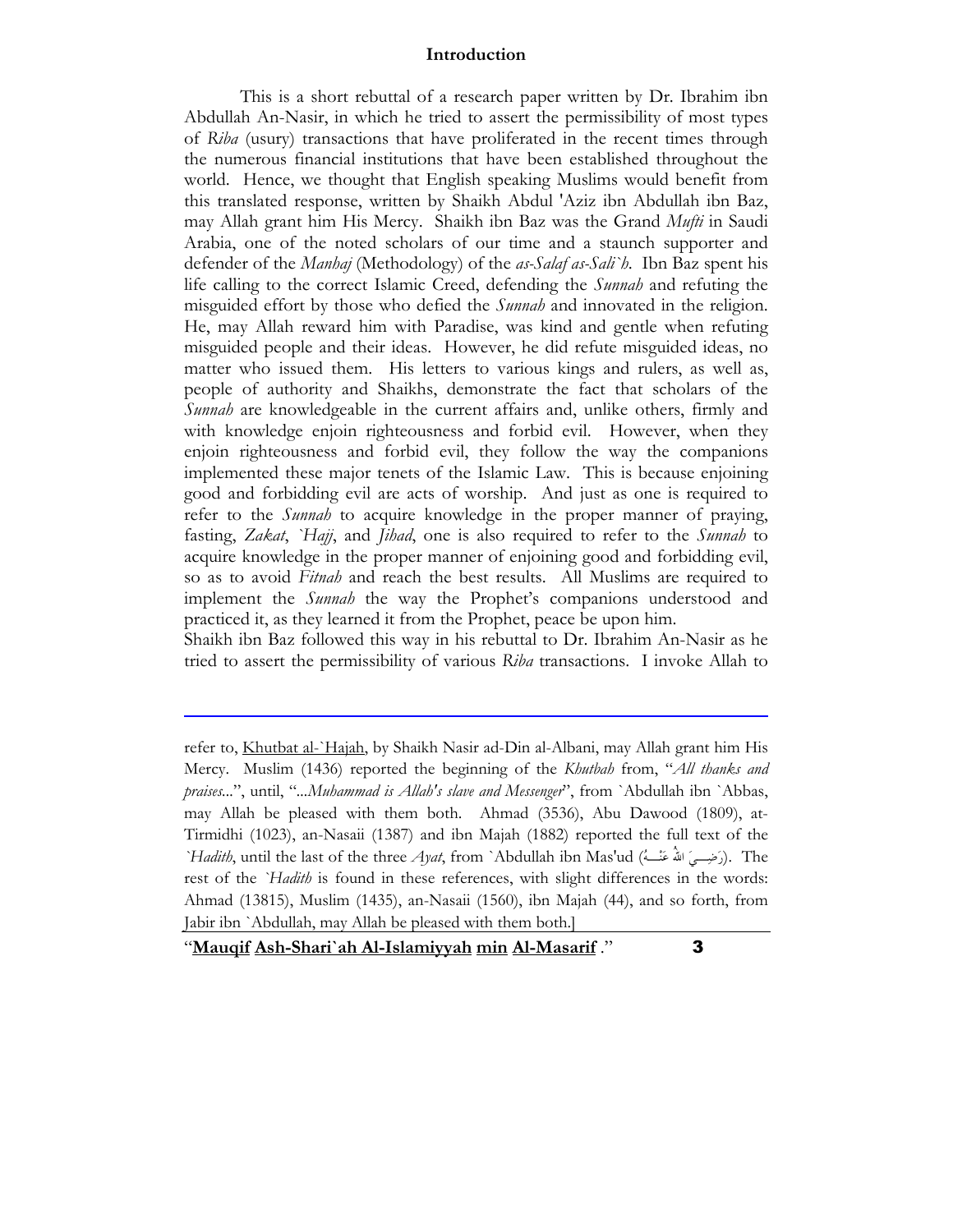reward Imam ibn Baz for his efforts and for more than a half a century of teaching and defending the Sunnah.

We should state that the *Manhaj* (methodology) of As-Salaf As-Sali'h, meaning the companions and the following two generations of Islam, was blessed in our time by the presence of several noted scholars of *Hadith* and Islamic Jurisprudence. These scholars combined both vast knowledge in the religion, in addition to having firm adherence to the *Quran* and the *Sunnah*, the way the *Salaf* understood and implemented them. Among them were Imam al-Albani, Imam ibn Baz and Imam ibn `Uthaimeen. These three scholars died in a matter of a year and a half from each other, thus, bringing grief and a loss to those who love the *Sunnah*, all over the world. We should remind the Muslim youth and all those who love Muhammad, peace be upon him, that just because these scholars died, it does not mean that they should forget their teachings and embrace the ideas of some Shaikhs of misguidance, who allow usury transactions using various devious ways and methods.

Among the reasons they use for allowing some types of Riba, is the fact that millions of Muslims live as minorities in western countries. However, when Allah legislated the Islamic Creed and Law, He did not allow us to disobey Him and stop from ruling by other than what He has revealed, when we live among Christians, Jews or idol-worshippers.

It is amazing for some Muslims to even consider this idea. Literally, this means that when they are among Muslims, they act like Muslims, but when they are among disbelievers, they act like them and disobey Allah the Exalted.

Do they think that Allah disallowed adultery, usury, alcohol consumption, lying and cheating while one is living in Muslim lands only?

Do they think that Allah will be pleased with them, when they indulge in Riba, while living in the West, even though He ordered them to fear and obey Him wherever we may be?

How can they earn Allah's blessings and pleasure?

If a Muslims ruler uttered this kind of statement, you would find those, who now accept these ideas, because their Shaikhs allow them, accuse the ruler of being a *Kafir*, because he is ruling by other than what Allah revealed.

Indeed, it is a sad situation to see some Muslims bitterly and harshly attack followers of the *Sunnah* because they disallow usury, while defending those who made what Allah has disallowed, an allowed matter. Muslims are required to fear and obey Allah and implement His Law no matter where they are and who they live with. Allah's law is to be implemented, at least by individual Muslims, no matter where they reside, because it is Allah's Eternal Law. All success comes from Allah Alone.

As we stated, this short rebuttal, by Shaikh ibn Baz, asserts the impermissibility of all types of Riba transactions and comes at a time when several so-called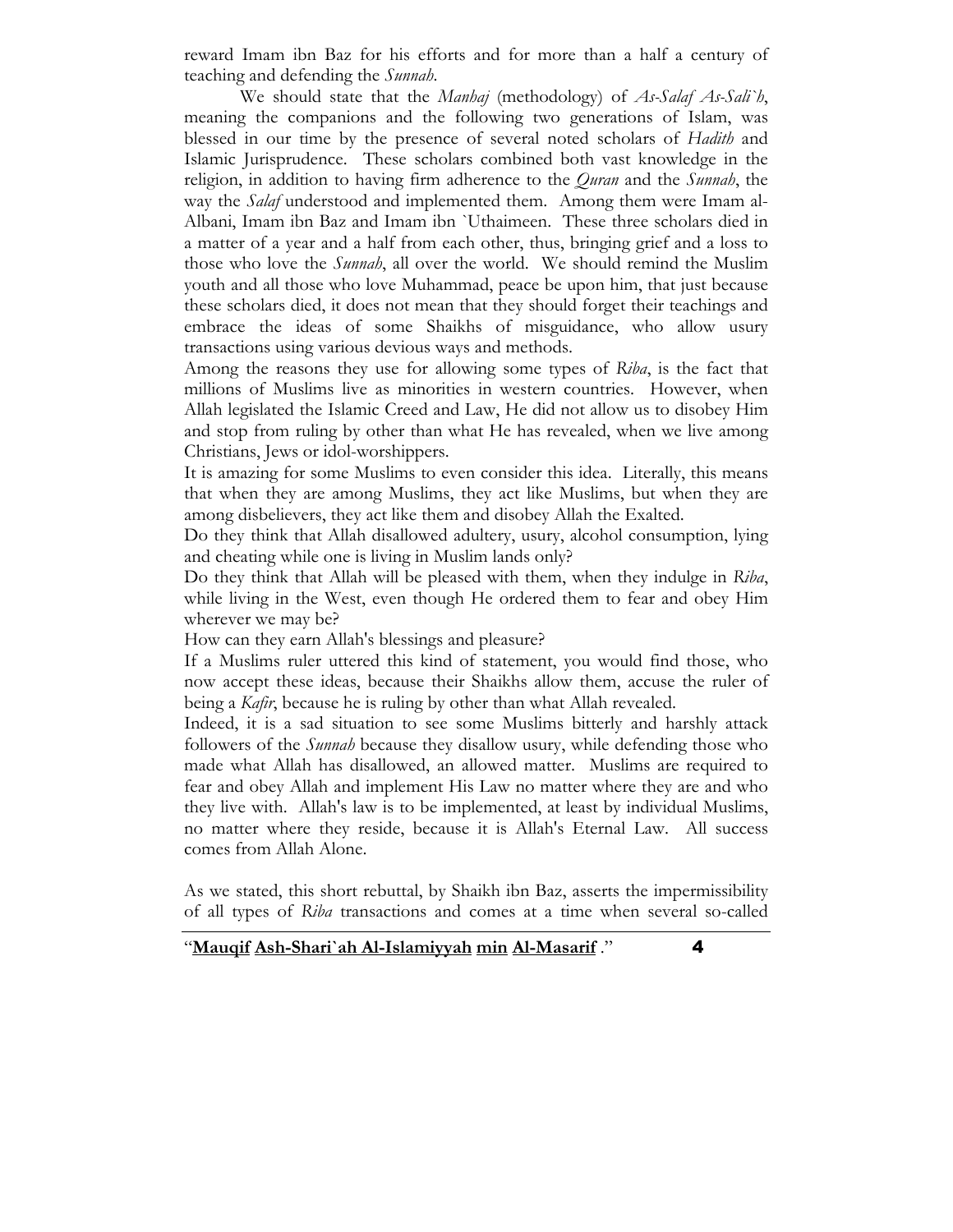scholars are issuing Fatwas, meaning religious decrees, allowing some and even most types of Riba.

These false, deviant and erroneous *Fatwas* were and still are, especially welcomed by some Muslim groups and individuals who live in Kafir countries, who often end up imitating the ways of the *Kuffar* (disbelievers) in the societies they live in. Such people quickly embrace the misguided Fatwas that allow Riba, because they think that these Fatwas legalize and justify their indulging in the various types and forms of usury that exist in the present time.

I ask Allah to benefit these Muslims and all the Muslim Ummah (Nation) from this rebuttal, so that they all refrain from participating in Riba, in particular, and in all what Allah has prohibited for them, in general, Allah willing.

 I invoke Allah, the Exalted, to bless the efforts of scholars of the Sunnah, who are facing tremendous challenges in recent times.

 They often defend the religion of Allah and His stated limits on several fronts at the same time, as well as, against various kinds and types of attacks on the religion by the enemies of Islam and the innovators in the religion.

May Allah reward them and bless all their efforts.

#### My Work on This Treatise

 I should note here that this book contains a translation of the meanings of the Ayat (versus) from the Quran and the Hadiths (sayings) of the Prophet (  $\Delta$ سنلی اللهُ عَلَيْهِ وِسَلَّمَ) that Shaikh ibn Baz quoted and referred to in his rebuttal.

I should also note that all what is between brackets is an addition that clarifies the meanings of some words and concepts that Shaikh ibn Baz refers to. Finally, all the subtitles in this book are my work.

 I sought to make this translation as easy and clear as possible. If I had succeeded in presenting this translation in the best way and form, it is because Allah alone has guided and aided me to do so.

 However, if there is any mistake in this book, it is my fault and also the result of the plots of Satan, and Allah and His Messenger are free of it. And the end of our speech is:

#### All thanks and praises are due to Allah, Lord of all that exists.

#### Jalal Abualrub Madinah Publishers and Distributors

#### SHAIKH ABDUL 'AZIZ IBN ABDULLAH IBN BAZ SAID: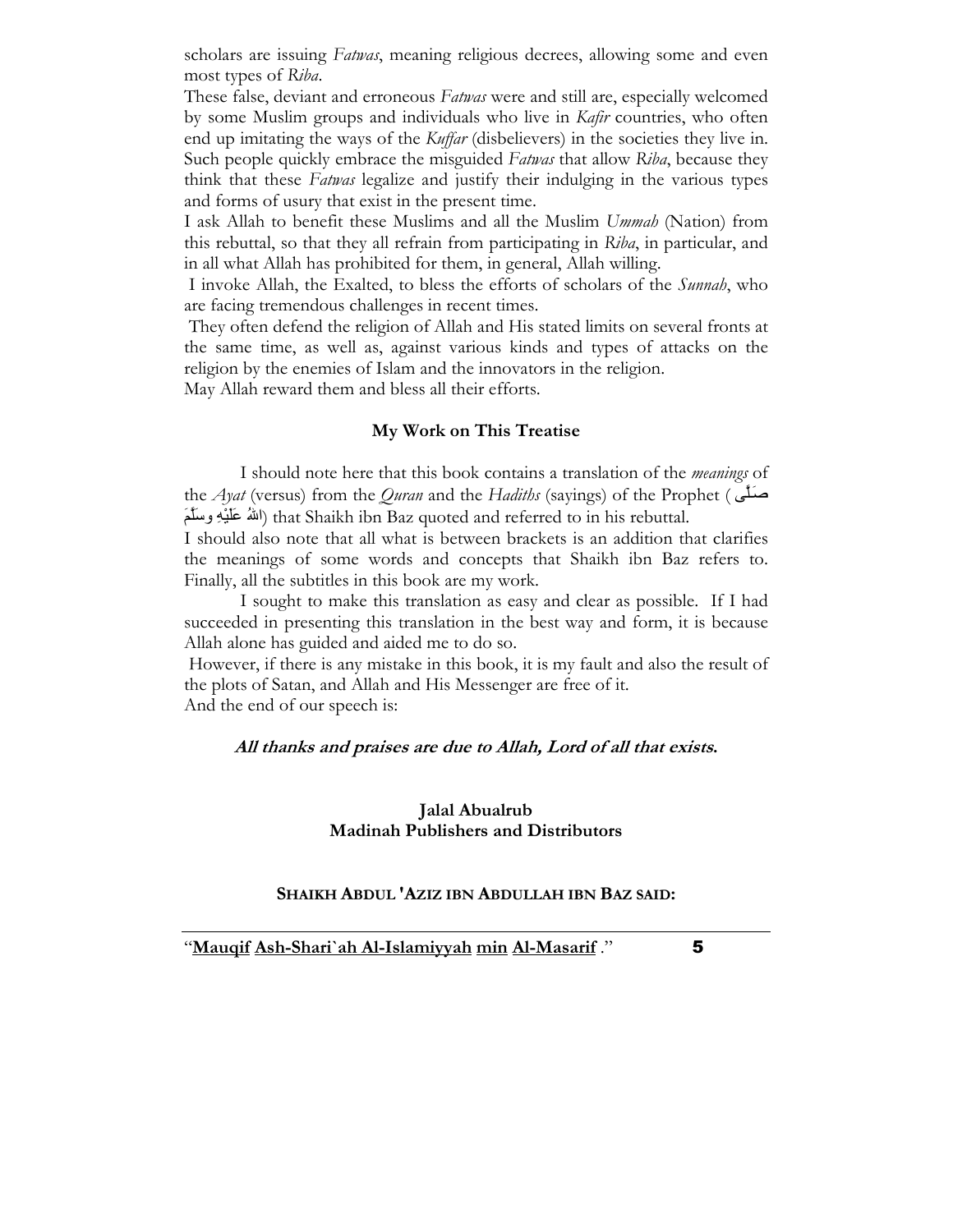I read a research paper written by Dr. Ibrahim ibn Abdullah An-Nasir under the title "Mauqif (The Position of) Ash-Shari'ah Al-Islamiyyah (the Islamic Law) min (Regarding) **Al-Masarif** (Financial Institutions)."

In this research, Dr. Ibrahim tried to render as lawful what Allah has prohibited, by relying on deviant methods, weak proofs and false doubts.

It is my duty, therefore, to expose this misguided research by Dr. Ibrahim and to demonstrate how he defied the Book of Allah, the *Sunnah* of the Messenger (صَلَّى اللهُ عَلَيْهِ وِسَلَّمَ) and the consensus of the scholars of the Ummah (Muslim Nation), all of who entirely disallow any type of Riba (usury) transactions. Further, it is imperative that I refute the so-called proofs that Dr. Ibrahim relied on in his quest to allow Riba Al-Fadhl<sup>8</sup> and Riba An-Nasee-ah<sup>9</sup>.

Dr. Ibrahim An-Nasir only disallowed the type of usury that was popular before Islam and which entails the lender demanding those who owe him money to, "Either pay off your debts in cash, or pay later with an interest", when the term for their loan neared its end.

Only this form of usury is disallowed to Ibrahim, while all other types of Riba are permitted. In fact, whoever reads through Dr. Ibrahim's research will realize that this is the main assertion in his research.

Allah willing, I will explain the truth in plain and forceful terms, so that the truth becomes apparent and falsehood becomes destroyed and annihilated.

Only Allah, the Exalted, the Most Honored, is sought for all types of help.

Our reliance and total dependence is on Allah Alone, and there is neither power nor strength except from Him.

#### The Rebuttal

In the beginning of his research, Dr. Ibrahim said, "We can state that there will be no Islamic preeminence without first achieving economic preeminence. Further, there can be no economic preeminence without establishing financial institutions, which cannot operate without relying on Interest (Riba, usury)."

 The answer to this false, sweeping statement starts with agreeing that the first part of this statement is correct.

Certainly, the Muslim Ummah (Nation) is obliged to establish their economies on strong foundations, relying on and using the permissible means that Allah has

[9] [interest on lent money]

 $\ddot{\phantom{0}}$ 

<sup>[8]</sup> [bartering goods of a better quality and a lesser amount for the same item of a lesser quality and a larger amount, such as 1 kilogram of a superior type of dates for two kilograms of an inferior type of dates]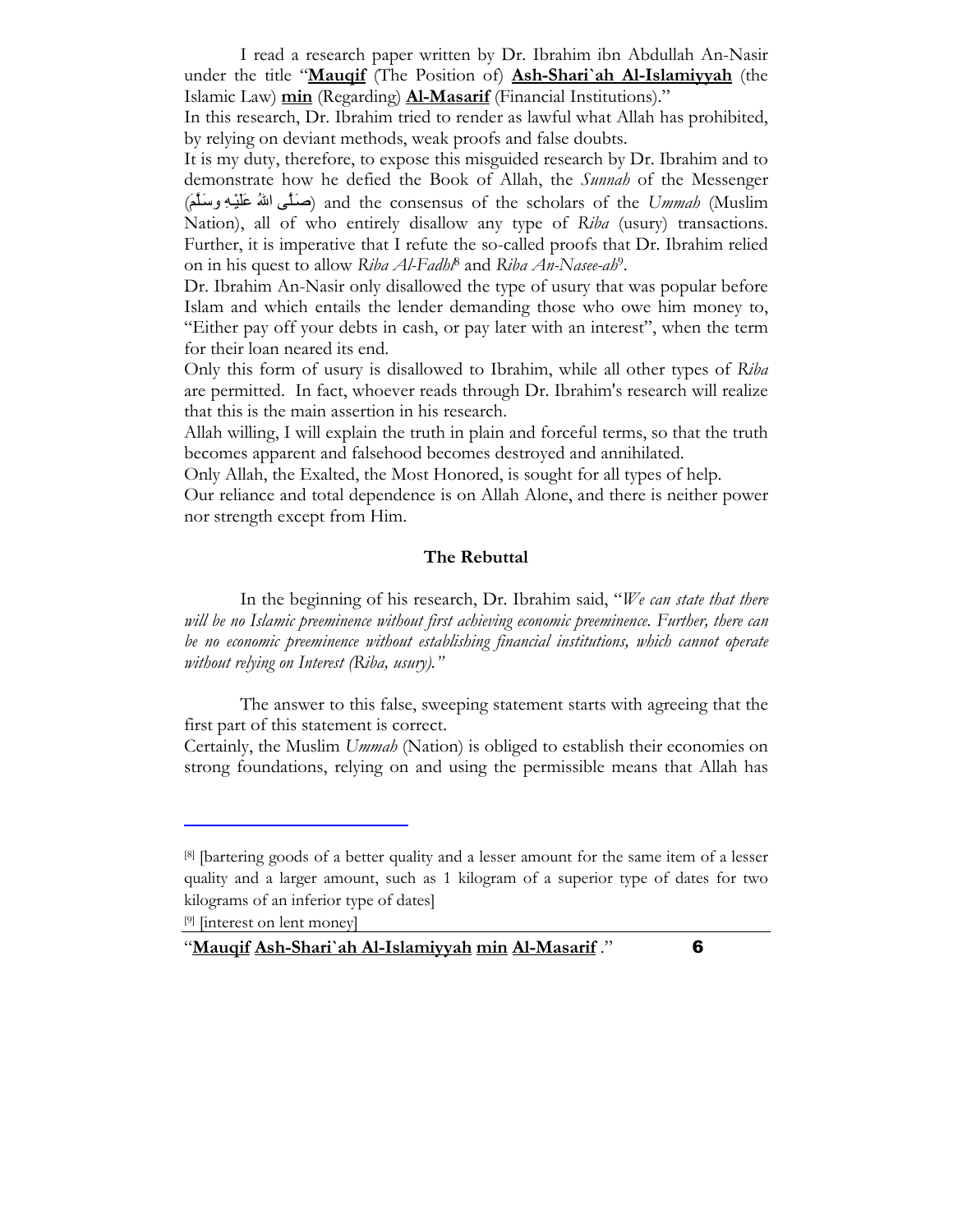allowed for them. Economic strength will help the Ummah perform what Allah ordained for them, abandon what He prohibited for them and be aware regarding their enemies' plots against them. Allah said,

# [ وَتَعَاوَنُسُوا عَلَى الْبِرِّ وَالنَّقْوَى وَلَا تَعَاوَنُوا عَلَى الإِتْمِ وَالْعُدْوَانِ ]

what translated means, {Help you one another in Al-Birr and At-Taqwa (virtue, righteousness and piety); but do not help one another in sin and transgression}[5:2],

## [ يَا أَيُّهَا الَّذِينَ آمَنُو ا أَوْفُو ا بِالْعُقُودِ ] {O you who believe! Fulfill (your) obligations}[5:1],

[ يَا أَيُّهَا الَّذِينَ آمَنُوا إِذَا تَدَايَنْتُمْ بِدَيْنِ إِلَى أَجَلِ مُسَمَّى فَاكْتُبُوهُ وَلَيَكْتُبْ بَيْنَكُمْ كَاتِبٌ بِالْعَدْلِ وَ لاَ يَأْبَ كَاتِبٌ أَنْ بَكْتُبَ كَمَا عَلَّمَهُ اللَّهُ فَلْبَكَتُبْ وَلَبُمْلِلِ الَّذِي عَلَيْهِ الْحَقُّ وَلْيَتَّقِ اللَّهَ رَبَّهُ وَلاَ يَبْخَسْ مِنْهُ شَيْئًا فَإِنْ كَانَ الَّذِي عَلَيْهِ الْحَقُّ سَفِيهًا أَوْ ضَعِيقًا أَوْ لاَ يَسْتَطْيعُ أَنْ يُمِلَّ هُوَ فَلْيُمْلِلْ وَلِيُّهُ بِالْعَدْلِ وَاسْتَشْهِدُوا شَهِيدَيْنِ مِنْ رِجَالِكُمْ فَإِنْ لَمْ يَكُونَا رَجُلَيْنِ فَرَجُلٌ وَامْرِ أَتَانِ مِعَنْ تَرْضَوَيْنَ مِنَ الشُّهَدَاءِ أَنْ تَضلِّلَ إِحْدَاهُمَا فَتُذَكَّرَ ۖ إِحْدَاهُمَا الأُخْرَى وَلاَ بَأْبَ الشُّهَدَاءُ إِذَا مَا دُعُوا وَلاَ تَسْأَمُوا أَنْ تَكْثُبُوهُ صَغِيرًا أَوْ كَبِيرًا إِلَى أَجَلِهِ ذَلِكُمْ أَقْسَطُ عِنْدَ اللَّهِ وَأَقْوَمُ لِلشَّهَادَةِ وَأَدْنَى أَنْ لاَ تَرْتَابُوا إِلاَّ أَنْ تَكُونَ تِجَارَةً حَاضِرِكَةً تُدِيرُونَهَا بَيْنَكُمْ فَلَيْسَ عَلَيْكُمْ جُنَاحٌ أَنْ لاَ تَكْثُبُوهَا وَأَسْْهِدُوا إِذَا تَبَايَعْتُمْ وَلاَ يُضَارَّ كَاتِبٌ وَلاَ شَهِيدٌ ]

{O you who believe! When you contract a debt for a fixed period, write it down. Let a scribe write it down in justice between you. Let not the scribe refuse to write as Allah has taught him, so let him write. Let him (the debtor) who incurs the liability dictate, and he must fear Allah, his Lord, and diminish not anything of what he owes. But if the debtor is of poor understanding, or weak, or is unable himself to dictate, then let his guardian dictate in justice. And get two witnesses out of your own men. And if there are not two men (available), then a man and two women, such as you agree for witnesses, so that if one of them (two women) errs, the other can remind her. And the witnesses should not refuse when they are called on (for evidence). You should not become weary to write it (your contract), whether it be small or big, for its fixed term, that is more just with Allah, more solid as evidence, and more convenient to prevent doubts among yourselves, save when it is a present trade which you carry out on the spot among yourselves, then there is no sin on you if you do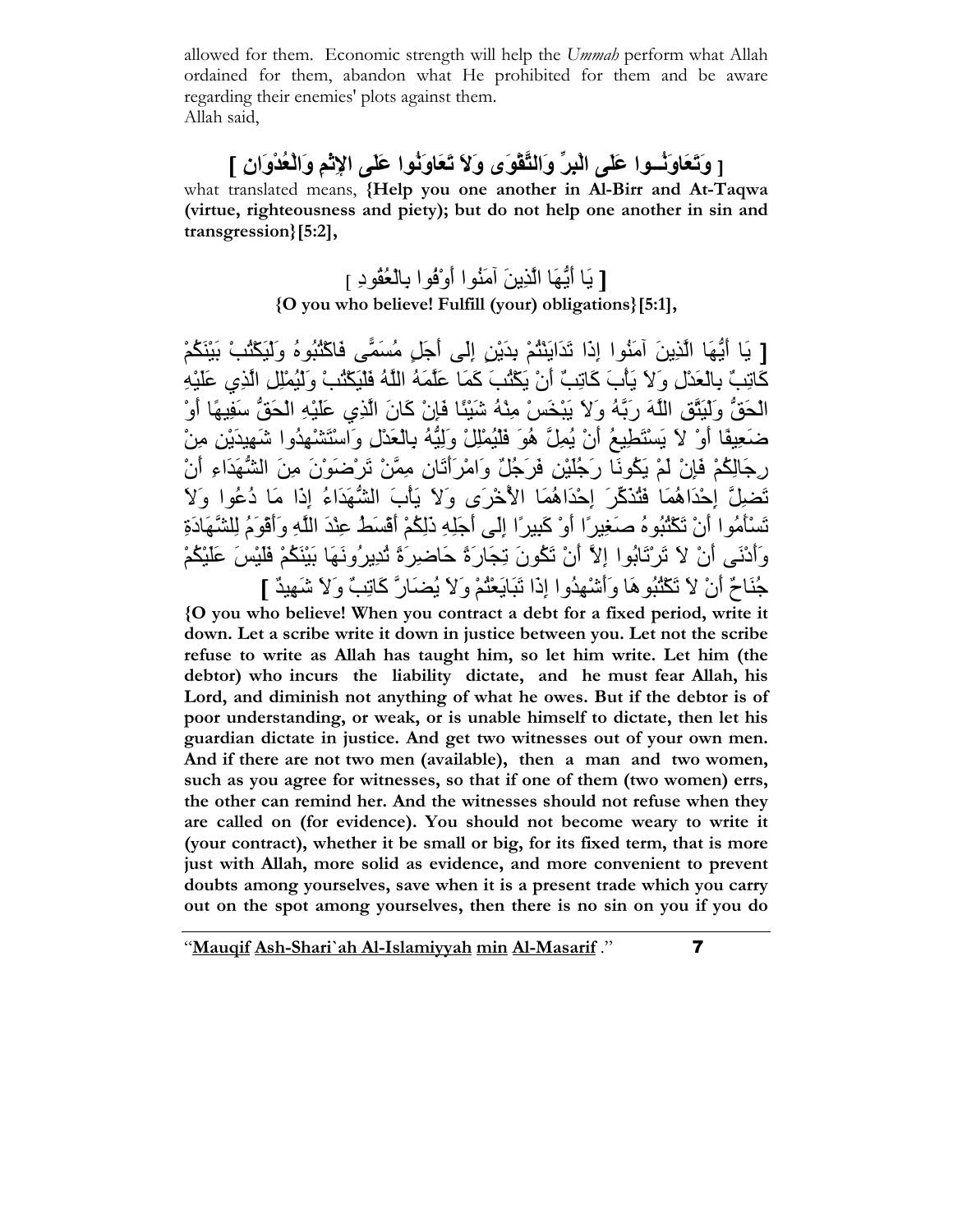not write it down. But take witnesses whenever you make a commercial contract. Let neither scribe nor witness suffer any harm}[2:282],

[ َ أَ"!َ ا َِ َُا َ ْ#َآُُا أََْاُ\$َْ ْ6َ%ُ\$َْ َ:ِْ%aِOِ إِ أَنْ ُ\$َنَ ِ\_َرَةً >َْ َ5َاضٍ ُِ\$ْْ ]

{O you who believe! Eat not up your property among yourselves unjustly except it be a trade amongst you, by mutual consent}[4:29],

# [ وَأَعِدُّوا لَهُمْ مَا اسْتَطَعْتُمْ مِنْ قُوَّةٍ ] {And make ready against them all you can of power}[8:60].

There are many other *Ayat* (verses) in the *Quran* on this topic, ordering Allah's slaves to help one another in what will bring about their material and religious benefit.

 Allah ordered Muslims to help one another in piety and righteousness, including fulfilling the terms of their legal contracts and protecting their mutual rights using permissible means. He also warned them against transgressing each other's rights and properties. Allah also commanded Muslims to prepare everything possible regarding power and strength to prepare against their enemies. Strength, cooperation, righteous legislation and careful preparation will allow the Islamic economy to thrive safely, as well as, help Muslims increase their wealth, and acquire their needs and legal benefits using the methods that Allah has allowed for them.

 Furthermore, Allah warned His slaves against lying, treachery, Shahadatu  $a\zeta$ -Zur (false testimony), hiding the truth and illegally acquiring other people's rights,

[ وََ ْ#َآُُا أََْاُ\$َْ ْ6َ%ُ\$َْ َ:ِْ%aِOِ وُْ-َُا ِ%!َ إَِG اْS\$ُمِ ِ
ْ#َآُُا Cِ5ًَ ِْ أََْالِ اسِ ِ%dِcْِ وَأَْ
ُْ َKَُْنَ ]

{And eat up not one another's property unjustly (in any illegal way, stealing, robbing, deceiving, etc.), nor give bribery to the rulers (judges before presenting your cases) that you may knowingly eat up a part of the property of others sinfully}[2:188]. Allah also emphasized the importance of al-Amanah (preserving the trust), when He said, [4:58],

[ إِن اَ ْ#َُ5ُآُْ أَنْ ُfَد"وا اَ2ََتِ إَِG أَهِْ!َ ]

what translated means, {Verily! Allah commands that you should render back the trusts to those to whom they are due},

[ إِ >َ5َXَْ اَ2ََgَ< ََG ا َوَاتِ وَاَ2رْضِ وَاْ\_َ:ِلِ Cَْ6َ%َ#َ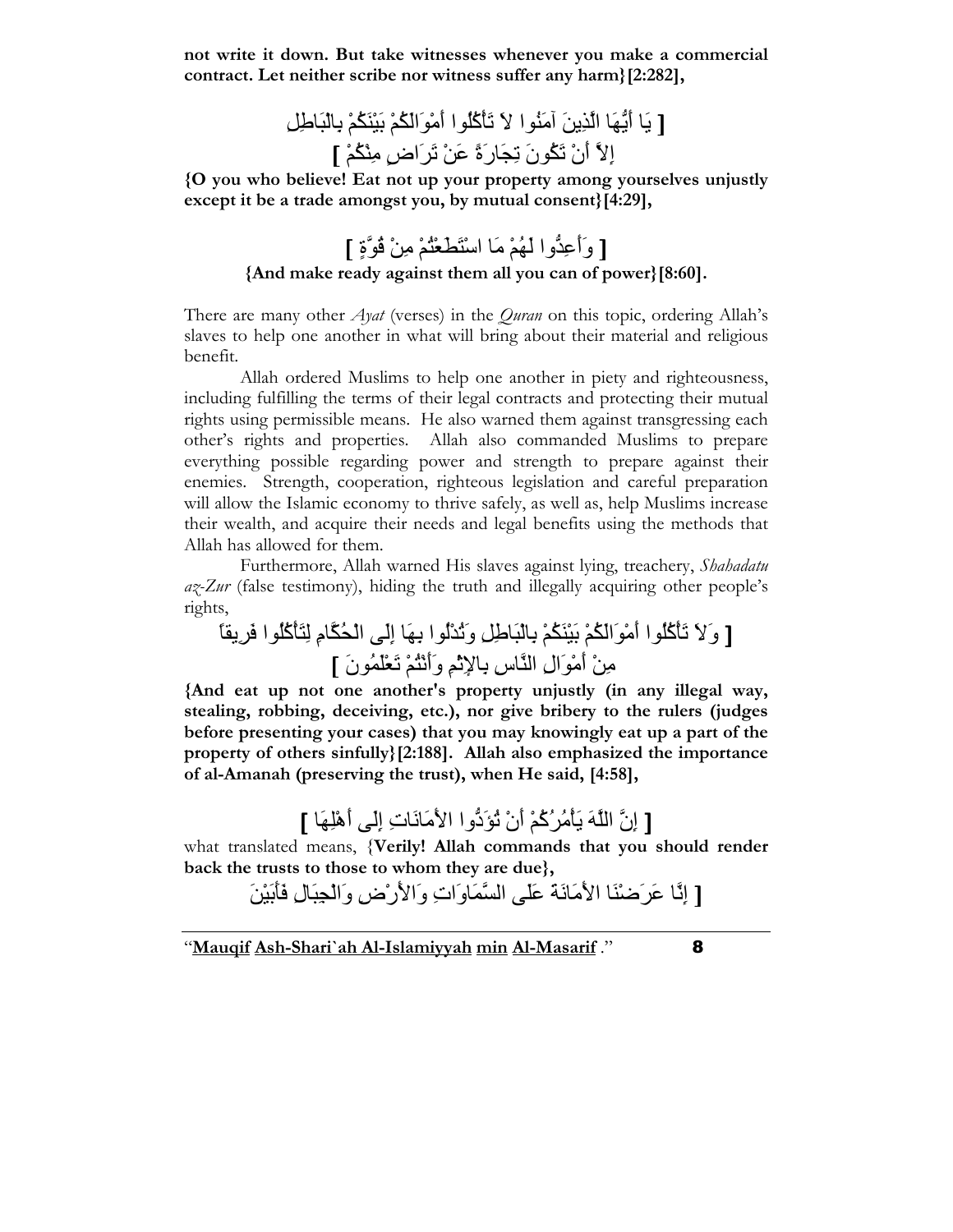أَنْ يَحْمِلْنَهَا وَأَشْفَقْنَ مِنْهَا ]

{Truly, We did offer AlAmanah (the trust or moral responsibility or honesty and all the duties which Allah has ordained) to the heavens, and the earth, and the mountains, but they declined to bear it and were afraid of it (afraid of Allah's Torment)}[33:72].

Allah also warned His slaves against betrayal, when He said,

[ يَا أَيُّهَا الَّذِينَ آمَنُوا لاَ تَخُونُوا اللهَ وَالرَّسُولَ وَتَخُونُوا أَمَانَاتِكُمْ وَأَنْتُمْ تَعْلَمُونَ ] what translated means, {O you who believe! Betray not Allah and His Messenger, nor knowingly betray your Amanat (things entrusted to you, and all the duties which Allah has ordained for you)}[8:27].

In addition, Allah described His believing slaves in Surat Al-Mu-minun (chapter 23 in the *Quran*) and *Surat Al-Ma`arij* (chapter 70) in that they preserve their trusts and fulfill their covenants, when He said,

[ وَالَّذِينَ هُمْ لِأَمَانَاتِهِمْ وَعَهْدِهِمْ رَاعُو نَ ]

{Those who are faithfully true to their Amanat (all the duties which Allah has ordained, honesty, moral responsibility and trusts, etc.) and to their covenants}[23:8].

## ALLAH BLESSES THE MUSLIM ECONOMY AS LONG AS THE MUSLIMS PRESERVE HIS LAW

 Whenever Muslims sincerely preserve Allah's Commandments and recommend one another to preserve the righteous Islamic Law, then Allah will make their conditions better and will bless their wealth and work. Allah will also help them achieve their goals and acquire safety from their enemies.

 Allah, the Exalted, the Most Honored, asserted all these meanings, when He said,

[ يَا أَيُّهَا الَّذِينَ آمَنُوا اتَّقُوا اللَّهَ وَكُونُوا مَعَ الصَّادِقِينَ ]

{O you who believe! Be afraid of Allah, and be with those who are true (in words and deeds)}[9:119],

[ يَا أَيُّهَا الَّذِينَ أَمَنُوا كُونُوا قَوَّامِينَ بِالْقِسْطِ شُهَدَاءَ لِلَّهِ وَلَوْ عَلَى أَنْفُسِكُمْ أُو الْوَ الْدَبْرِ ، وَالأَقْرِ بِينَ إِنْ بَكْنْ غَنِيًّا أَوْ فَقِيراً فَاللَّهُ أَوْلَى بِهِمَا فَلاَ تَتَّبِعُوا الْهَوَى أَنْ تَعْدِلُوا وَإِنْ تَلْوُوا أَوْ تُعْرِضُوا فَإِنَّ اللَّهَ كَانَ بِمَا تَعْمَلُونَ خَبِيراً ل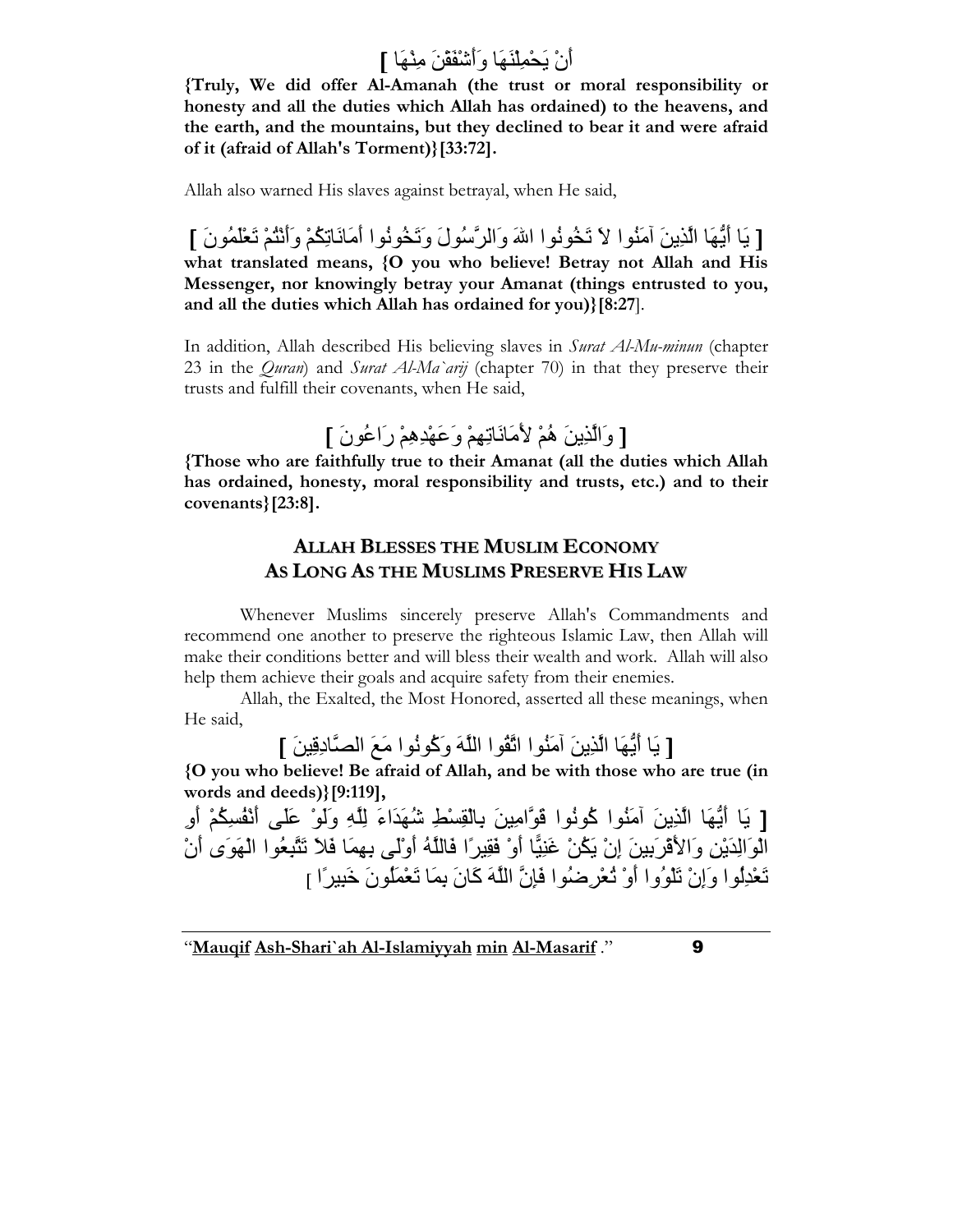{O you who believe! Stand out firmly for justice, as witnesses to Allah, even though it be against yourselves, or your parents, or your kin, be he rich or poor, Allah is a Better Protector to both (than you). So follow not the lusts (of your hearts), lest you may avoid justice, and if you distort your witness or refuse to give it, verily, Allah is Ever Well-Acquainted with what you do}[4:135],

[ يَا أَيُّهَا الَّذِينَ أَمَنُوا كُونُوا قَوَّامِينَ للهِ شُهَدَاءَ بِالْقِسْطِ وَلاَ يَجْرِمَنَّكُمْ شَنَأَنُ قَوْمٍ عَلَى أَلاَّ تَعْدِلُوا اعْدِلُوا هُوَ أَقْرَبُ لِلنَّقْوَى واتَّقُوا اللهَ ۚ إِنَّ اللهَ خَبِيرٌ ۖ بِمَا تَعْمَلُونَ ] {O you who believe! Stand out firmly for Allah and be just witnesses and let not the enmity and hatred of others make you avoid justice. Be just: that is nearer to piety, and fear Allah. Verily, Allah is Well-Acquainted with what you do}[5:8],

[ وَأَعِدُّوا لَهُمْ مَا اسْتَطْعْنُمْ مِنْ قُوَّةٍ ]

{And make ready against them all you can of power}[8:60],

[ يَا أَيُّهَا الَّذِينَ آمَنُو ا خُذُو ا حِزْرَكُمْ ]

and, {O you who believe! Take your precautions}[4:71]. There are many other Ayat on this subject.

# ECONOMIC PREEMINENCE DOES NOT REQUIRE OR DEPEND ON RIBA

 As for the second and third parts of Ibrahim's statement, "There can be no economic preeminence without financial institutions, and no financial institutions without Interest (Riba)", they are utterly false.

There are many Texts in the *Quran*, some of which we have already mentioned, that contradict Ibrahim's false statement.

Further, the established Islamic economic practices since the time of the Prophet, salla allahu `alaihi wa-sallam, until the present time when banks are widely established, affirm the falsehood of this statement. Muslim economy has always been strong during most of the past fourteen centuries, without relying on banks and certainly without relying on Riba.

During this long period of time, the Muslims increased their wealth and had their business transactions duly organized [and fulfilled] for them. In addition, and throughout this time period, many Muslims were able to amass great wealth using the permissible Islamic financial dealings.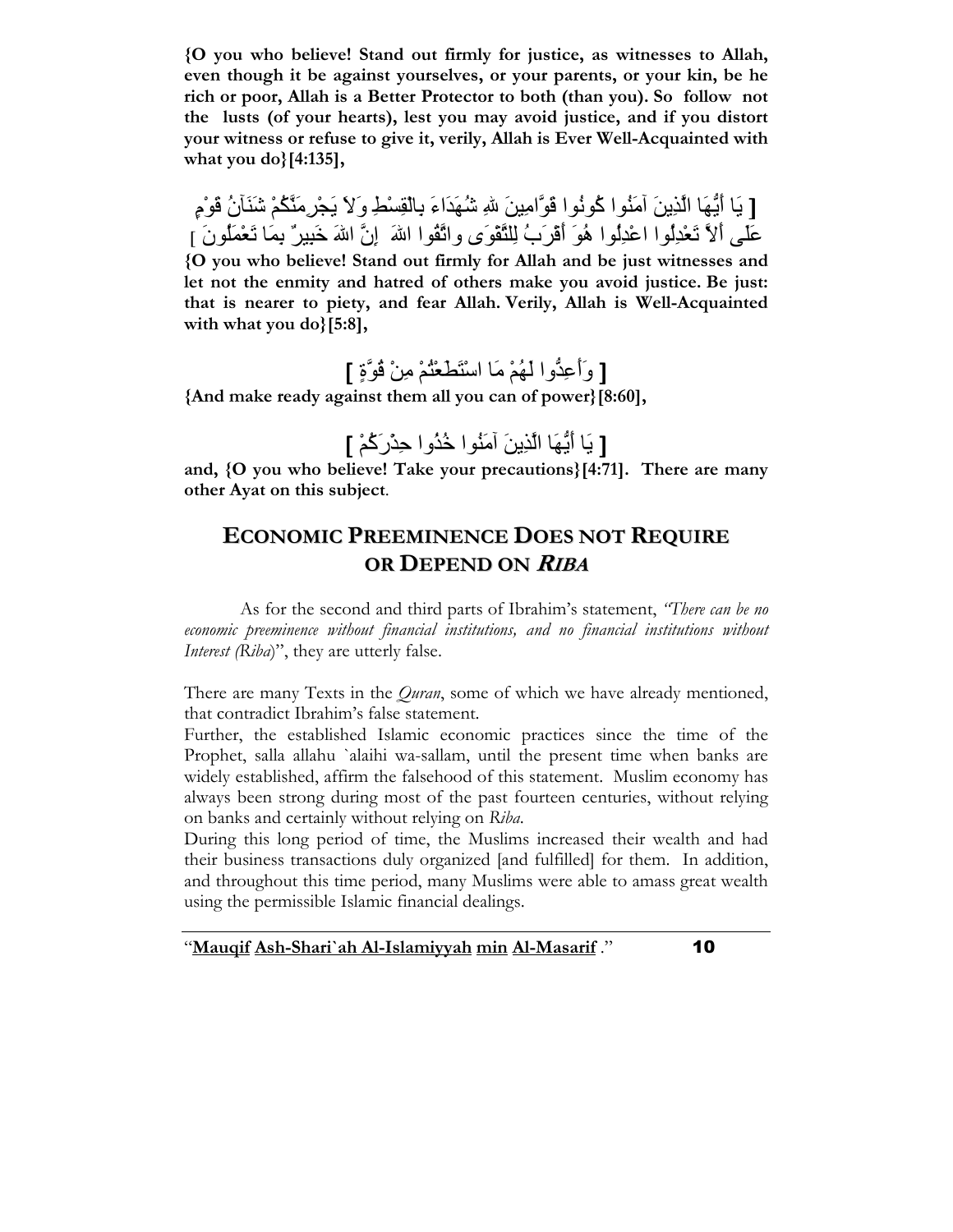Allah gave victory to early Muslim generations over their enemies, until Muslims and the Islamic State became masters of the world, for many centuries. During these glorious centuries, Muslims used to refer to what Allah has revealed for judgment in their rule over Allah's slaves. They did not have any need for banks or usury. Rather, if one says that usury and banks were and still are the true causes behind many problems and divisions amongst Muslims and behind the weakness in Muslim economies, the hatred that spread between them and the shattering of the Islamic unity, one will surely be saying the truth. This is because usury causes hatred and enmity between people, eradicates Allah's blessings and warrants His punishment, just as Allah said, [2:276],

## [ يَمْحَقُ اللَّهُ الرِّبَا وَيُرِبى الصَّدَقَاتِ وَاللَّهُ لاَ يُحِـبُّ كُلَّ كَفَّارٍ أَثِيمٍ ]

#### what translated means, {Allah will destroy Riba (usury) and will give increase for Sadaqat (deeds of charity, alms, etc.)}[2:276].

 Furthermore, we must state here that because of Riba, debts keep on accumulating and multiplying, leading the indebted individuals and nations to suffer from rising unemployment and recessions<sup>10</sup>.

In such conditions, those who have capital prefer to lend their money in return for high interest returns, instead of investing in beneficial projects, such as building factories, construction projects, and so forth.

 On the other hand, the various business transactions that Allah has allowed will surely benefit the Muslim Ummah, and mankind on the whole, and will ensure an increase both in wealth and piety for them.

Also, what Allah legislates and allows will certainly provide work for the unemployed and help for the poor, so that they acquire an honorable means of livelihood.

Hence, the entire community will benefit from the absence of Riba and from begging others for help and indulging in the impermissible means of amassing wealth.

"Mauqif Ash-Shari`ah Al-Islamiyyah min Al-Masarif ." 11

 $\ddot{\phantom{0}}$ 

<sup>[10]</sup> [The reader should remember the plight of countries who were considered potential economic powerhouses a few decades back, but were brought to their knees because of Riba. The economies of countries like Brazil, Mexico and Argentina, to name a few, almost collapsed because of their inability to pay the huge accumulative services (or Riba!) on their national debts, let alone paying the principal. Yet, there still some Muslims who advocate usury, even though Allah and His Prophet disallowed it. They do not contemplate the economic disasters brought to indebted nations because of Riba.]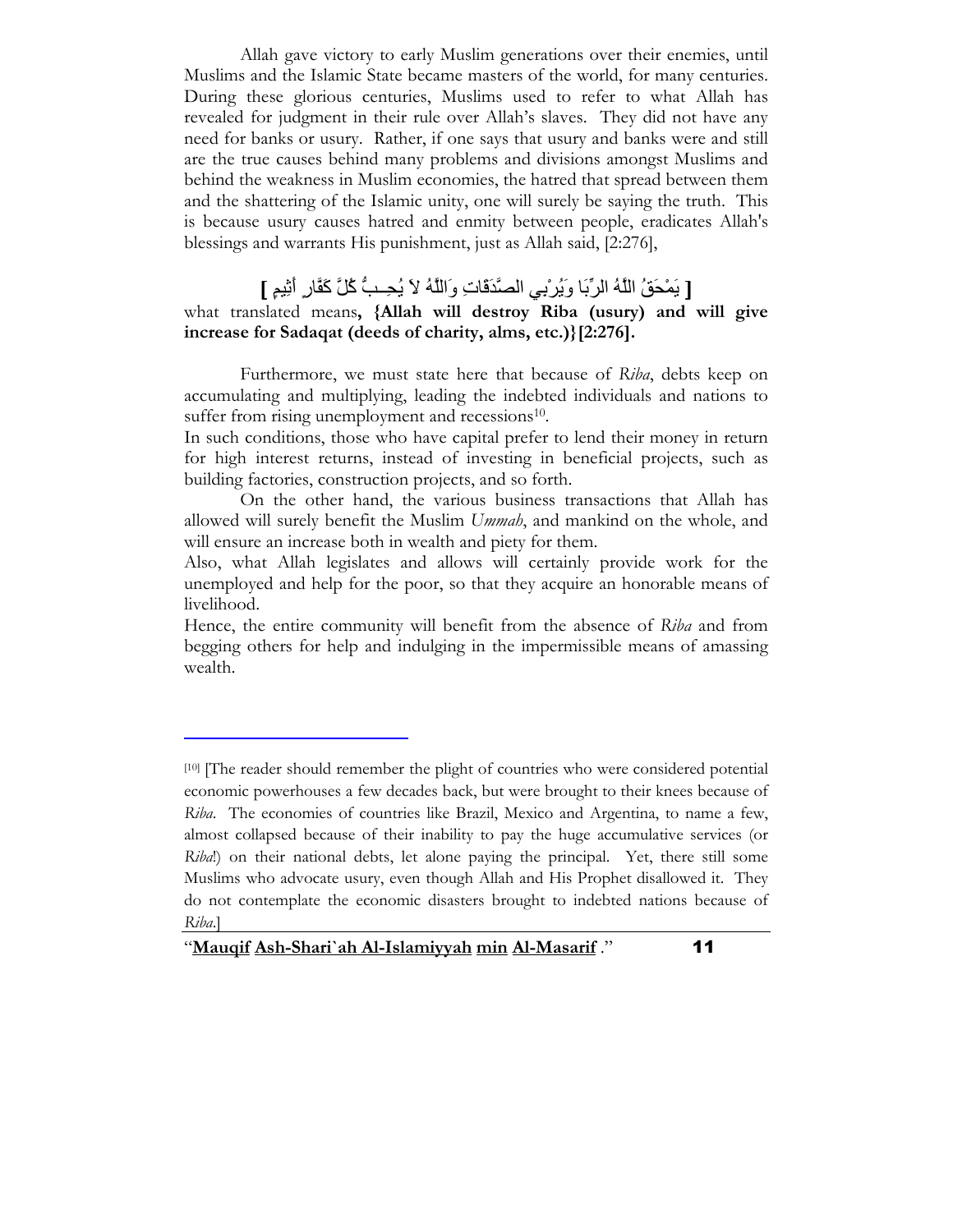Allah allowed Muslims to establish companies, factories and various productive institutions that benefit the people by producing weapons, clothes, furniture, and so forth.

Also, Allah allowed Muslims to participate in agricultural production, which in turn benefits all Muslims, especially the needy among them.

As compared to all these beneficial methods of economic activity that Allah permitted for Muslims, Riba harms and works against healthy economies and public interest, often causing severe economic disasters, as all those who have a sound mind would concur.

Muslims must never forget that relying on usury as a legitimate business transaction eradicates Allah's blessings, results in being dictated to by the enemies (Kafir debtor nations) and brings Allah's wrath.

We ask Allah to save Muslims from such an evil fate and to bestow on them good sense, correct guidance and firmness on the Path of the Truth.

## FINANCIAL INSTITUTIONS CAN AND DO SURVIVE WITHOUT RIBA

Second, Ibrahim claimed that, "A financial institution to any economy is just like the heart to the human body."

 Again, this is not a true statement. A financial institution can always function without the need for usury, just as was the case with Muslim economy in past centuries, especially during the early time of Islam.

During that golden era, Muslim economy was the purest, the largest and the strongest, without ever needing to rely on Riba.

Allah gave victory to His religion and raised the flag of Islam high through these early believers, bestowing on them vast provisions; truly, the riches of the earth were uncovered for them.

Allah helped the Ummah with these resources, allowing them to fight their enemies and saving them from using what He prohibited for them.

Those who study Islamic history from the time of the Prophet, salla allahu `alaihi wa-sallam, until the time when various financial institutions were established in the modern era, will realize that what we have stated here is the certain truth.

On the other hand, Muslims will suffer economically, and Allah's blessings will decrease, as a result of deviating from Allah's Law and abandoning what He ordered and the business transactions He has allowed.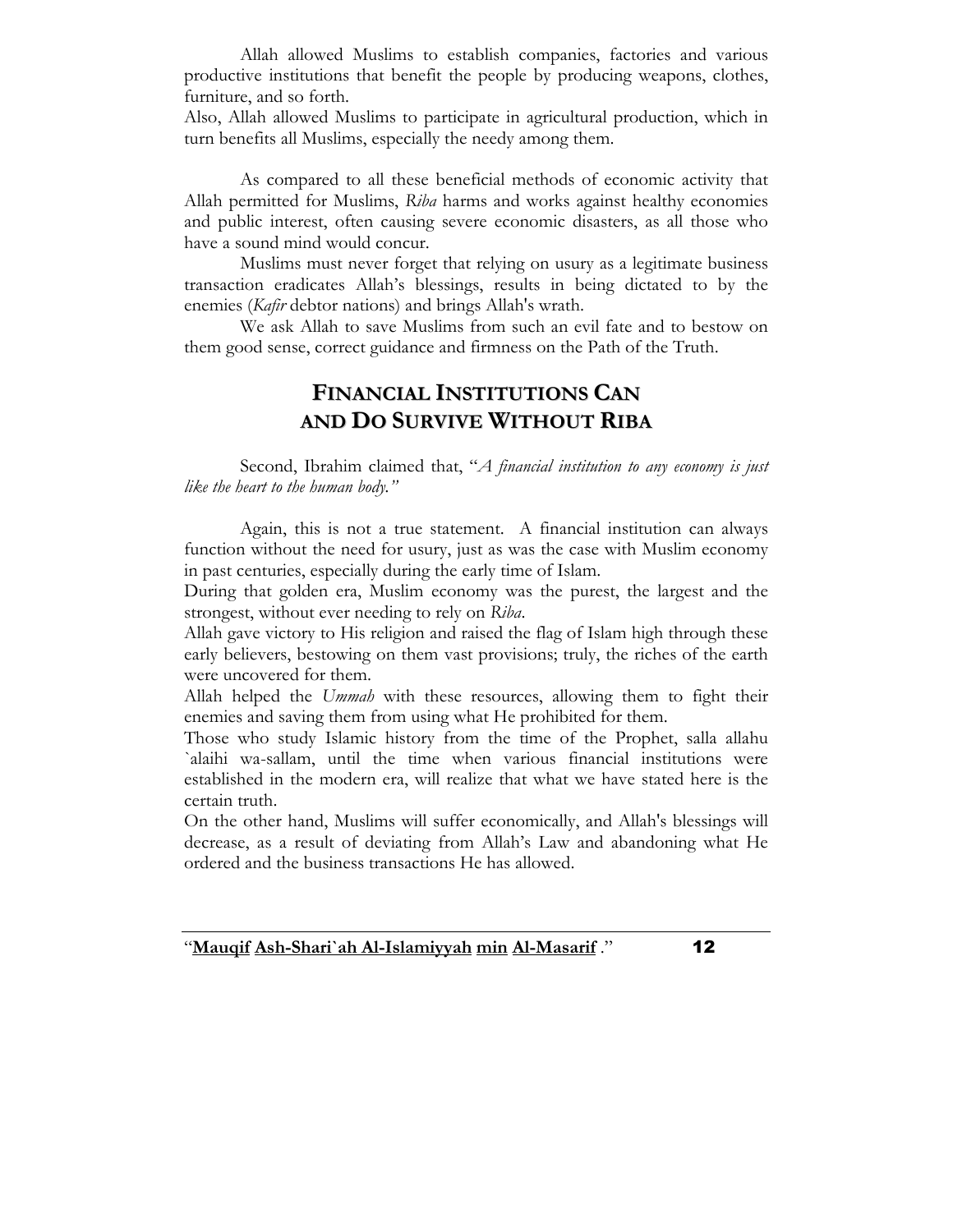In the later case, Muslims will acquire Allah's Wrath and suffer many trials and calamities, because of their defying what Allah has ordained on them<sup>11</sup>.

Allah said,

l

[ وَمَا أَصَابَكُمْ مِنْ مُصنِيَةٍ فَبِمَا كَسَبَتْ أَيْدِيكُمْ وَيَعْفُو عَنْ كَثِيرِ ]

what translated means, {And whatever of misfortune befalls you, it is because of what your hands have earned. And He pardons much}[42:30],

[ وَلَوْ أَنَّ أَهْلَ الْقُرَى أَمَنُوا وَاتَّقُوا لَفَتَحْنَا عَلَيْهِمْ بَرَكَاتٍ مِنَ السَّمَاءِ وَالأَرْض وَلَكِنْ كَذَّبُوا فَأَخْذَنَاهُمْ بِمَا كَانُوا يَكْسِبُونَ ]

{And if the people of the towns had believed and had the Taqwa (piety), certainly, We should have opened for them blessings from the heaven and the earth, but they belied (the Messengers). So We took them (with punishment) for what they used to earn (polytheism and crimes, etc.)}[7:96],

[ وَلَوْ أَنَّ أَهْلَ الْكِتَابِ آمَنُوا وَاتَّقُوا لَكَفَّرْنَا عَنْهُمْ سَيِّئَاتِهِمْ وَلأَدْخَلْنَاهُمْ جَذَّاتِ النَّعِيمِ + وَلَوْ أَنَّهُمْ أَقَامُوا النَّوْرَاةَ وَالإِنْجِيلَ وَمَا أُنْزِلَ اِلْيْهِمْ مِنْ رَبِّهِمْ لأَكَلُوا مِنْ فَوْقِهِمْ وَمِنْ تَحْتِ أَرْ جُلِهِمْ ]

{And if only the people of the Scripture (Jews and Christians) had believed (in Muhammad) and warded off evil (sin, ascribing partners to Allah) and had become Al-Muttaqun (the pious) We would indeed have blotted out their sins and admitted them to Gardens of pleasure (in Paradise). And if only they had acted according to the Taurat (Torah), the Injeel (Gospel), and what has (now) been sent down to them from their Lord (the Quran), they would surely have gotten provision from above them and from underneath their feet}[5:65-66],

[ وَ مَنْ بَثَّقٍ اللهَ بَجْعَلْ لَهُ مَخْرِ َجاً ﴾ وَيَرْزُقْهُ مِنْ حَيْثُ لاَ يَحْتَسِبُ وَمَنْ يَتَوَكَّلْ عَلَى اللَّهِ فَهُوَ حَسْبُهُ ]

{And whosoever fears Allah and keeps his duty to Him, He will make a way for him to get out (from every difficulty). And He will provide him from (sources) he never could imagine. And whosoever puts his trust in Allah, then He will suffice him}[65:2-3], and,

<sup>[11] [</sup>This, of course, benefits those who believe that all success comes from Allah and that truly, He is the Only Lord and King of all that exists]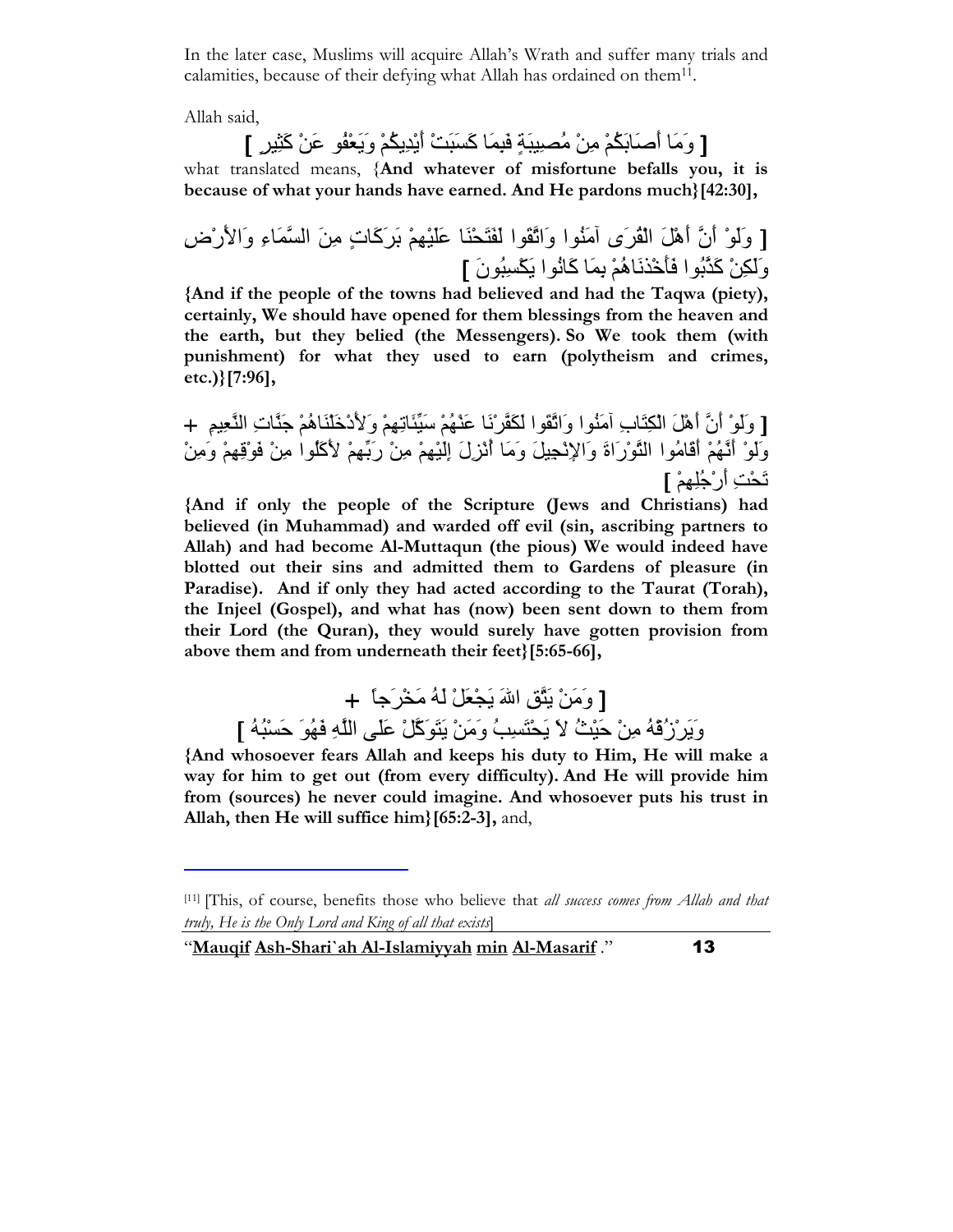# [ وَمَنْ يَتَّقِ اللَّهَ يَجْعَلْ لَهُ مِنْ أَمْرِهِ يُسْرًا ]

{And whosoever fears Allah and keeps his duty to Him, He will make his matter easy for him}[65:4].

# They call *Riba*, "*Fa-idah* (Interest)"!

Third, Ibrahim also claimed that, "The questions that we have not found answers to until now pertain to how the Faqihs (scholars of Islamic Jurisprudence) assess the economic significance of **al-Fa-idah** and why they do not allow loans that incur interest?"

## RIBA IS NOT PERMITTED, BECAUSE ALLAH DID NOT PERMIT IT!

The answer to this portion of Dr. Ibrahim's research, is that the Faqihs, i.e., the scholars who have knowledge in the religion, have considered usury `Haram (impermissible) because [various versus of the Quran and] authentic Hadiths of the Prophet, salla allahu `alaihi wa-sallam, rendered it `Haram. Surely, there are several authentic Hadiths that clearly state that any loan that incurs interest, even if the interest was minute, is *`Haram* (impermissible). Yet, this writer, Ibrahim, may Allah guide him back to the True Path, chose to ignore all these Hadiths and only discusses the Texts in the *Quran* on this subject, which are general in meaning. He tried to restrict the impermissible Riba to only one type that involves lending money to a needy person with interest. As for the other types of Riba, he tried to classify them under the `Halal (allowed) transactions, claiming that people need these types of dealings in the present time! He also claims that in present times, both financial institutions and mankind need Riba transactions to fulfill their needs and to succeed in their businesses<sup>12</sup>.

#### WHAT ALLAH DISALLOWED DOES NOT BENEFIT MANKIND

 Dr. Ibrahim also mentioned some general statements by ibn Qudamah, ibn Taimiyyah and ibn Al-Qayyim about allowing the practices that benefit Muslims in general, which also do not cause any harm for Muslims.

 However, we must stress that these mentioned scholars restricted this ruling, by only allowing the beneficial practices that do not contradict any Text in the Quran or Sunnah.

 $\ddot{\phantom{0}}$ 

<sup>&</sup>quot;Mauqif Ash-Shari`ah Al-Islamiyyah min Al-Masarif ." 14 [12] [as if Riba constitutes the entire economic activity in complex Western economies]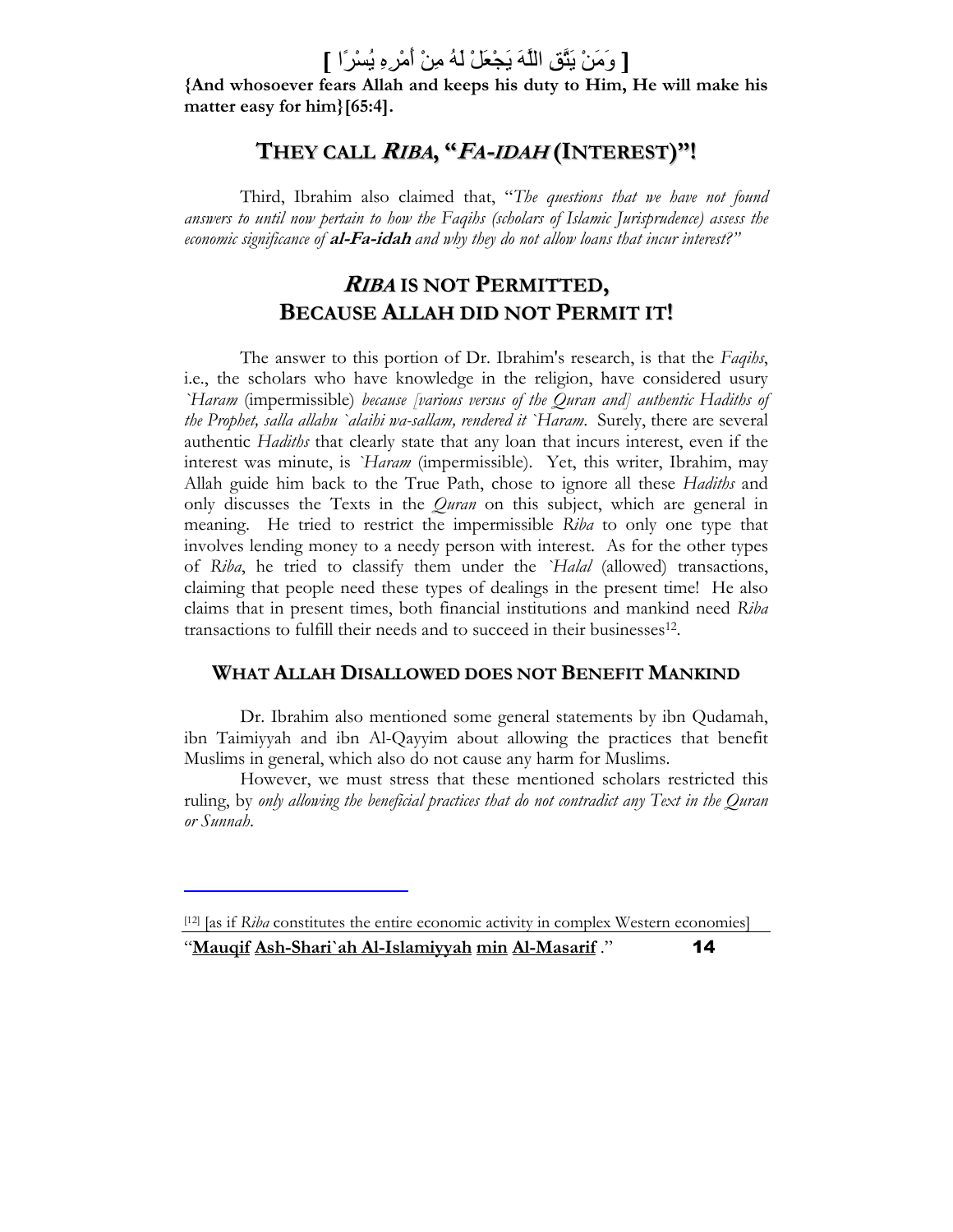Consequently, we must state that the arguments that Ibrahim mentioned in this part of his research are not relevant to the topic under discussion. The, 'beneficial practices', that these Imams allowed are matters of Ijtihad (personal opinion) that do not contradict a clear Text in the Quran or the Sunnah.

It is a fact that clear Texts in the *Ouran* and the *Sunnah* state that both Riba Al-Fadhl and Riba An-Nasee-ah are not permissible for Muslims. We should also add that the scholars stated that prohibiting Riba Al-Fadhl also involves prohibiting the methods and means that lead to it.

 We should remind the reader that when some of the companions bartered two  $Sa'$  of inferior dates for one  $Sa'$  (around 3 kilograms) of good dates (i.e., Riba al-Fadhl), the Prophet, salla allahu `alaihi wa-sallam, said,

"عَبْنُ الرِّبَا عَبْنُ الرِّبَا لاَ تَفْعَلْ".

"This is Riba itself! This is Riba itself! Do not do this." [Al-Bukhari & Muslim].

Furthermore, the Two Sahihs [al-Bukhari and Muslim] narrated that, Abu Sa`eed Al-Khudri said that, the Prophet, salla allahu `alaihi wa-sallam, said,

> الاَ تَبِيعُوا الذَّهَبَ بِالذَّهَبِ إلاَّ مِثْلاً بِمِثْلِ وَلاَ تُشْغُوا بَعْضَهَا عَلَى بَعْض وَلَا تَبِيعُوا الْوَرِقَ بِالْوَرِقِ إِلاَّ مِثْلاً بِمِثْلِ وَلا نُشْفُوا بَعْضَهَا عَلَى بَعْضٍ وَلاَ تَبِيعُوا مِنْهَا غَائِبًا بِنَاجِزٍ "

"Do not sell gold for gold unless equivalent in weight, and do not sell less amount for greater amount or vice versa; and do not sell silver for silver unless equivalent in weight, and do not sell less amount for greater amount or vice versa; and do not sell gold or silver that is not present at the moment of exchange for gold or silver that is present."

Also, Sahih Muslim narrated that 'Ubadah ibn As-Samit said that the Prophet, peace be upon him, said,

"ا هَLُ ِ% هَLِ وَاِ/ْ[gُ ِ/ِْ%]gِ وَا5ُ:ْ" 5ُ:ِْ%\ وَاYKُ56ِ ِ%YKِ56ِ وَا
ُ5ْ ِ%
ِ5ْ وَاِْْ@ُ ِِْْ%@ِ ْ7ِhً ْ7ِِ%Oٍ= ََاءً ِ% ََاءٍ ً-َا ٍ-َ6ِ% CَTِذَا ا\*ْ
َ/ََmْ هَ ِMِ اَ2Iَْفُ C6ِ:َKُا آْ6َuَ VِUْ
ُْ إِذَا آَنَ ً-َا ٍ-َ6ِ%".

"Gold for gold, silver for silver, wheat grain for wheat grain, barley for barley, dates for dates, salt for salt: equal in weight, equal in amount and from hand to hand (the payment is not delayed). When these types are not the same kind, then sell as you like as long as it was from hand to hand."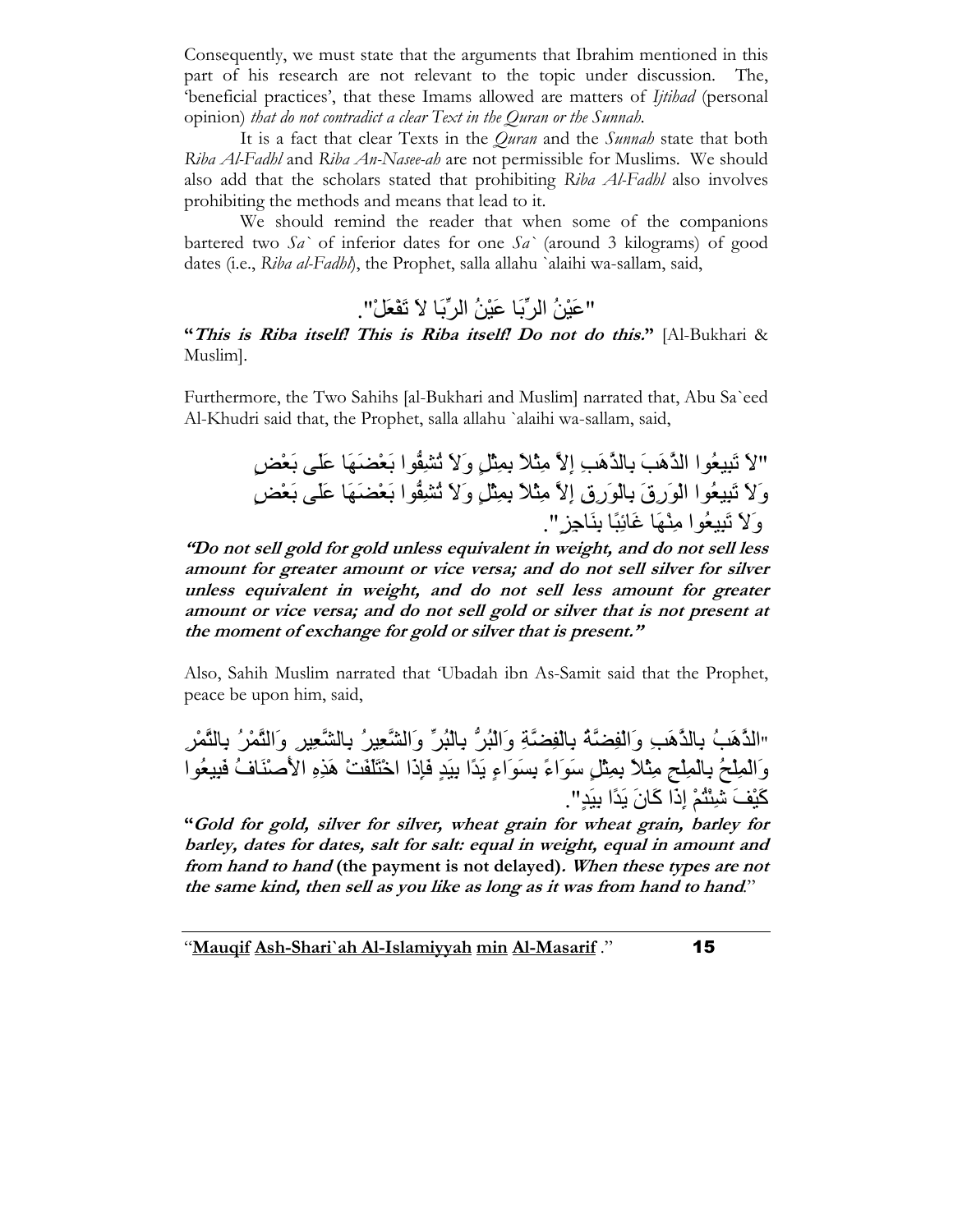There are many other authentic *Hadiths* on this subject in the Two Sahihs [as Sahih Al-Bukhari and Sahih Muslims are called], as well as, other books of Hadith.

As for the Hadith that states, "Riba involves the Nasee-ah", the scholars stated that it only indicates the fact that most Riba transactions are of a Nasee-ah type, not all of them. The previous two Hadiths, as well as, several other authentic Hadiths clearly demonstrate that there are several other types of Riba. In fact, Riba transactions usually combine both Riba al-Fadhl and Riba An-Naseeah! Consequently, those who indulge in Riba with the banks, and the owners of these banks, combine two types of Riba, Riba an-Nasee-ah<sup>13</sup> and the interest itself that is collected<sup>14</sup>, thus, carrying the burden of *both* illegal transactions.

# RIBA IS A PROHIBITED TYPE OF TRANSACTION, EVEN WHEN IT PROVIDES A MUTUAL BENEFIT

We should state here that Riba is not prohibited only because usury transactions require the needy to pay the incurred interest. Riba is `Haram (prohibited) because of the injustice it exerts on the needy who have to pay the accumulating interest, and also because it is a prohibited type of transactions.

 Certainly, forcing the needy to pay the Riba on their debts is a great injustice, especially since [Islamically] the lender is required to be patient with the needy borrower, not illegally increase the principal of his debt.

 In addition, Riba is still disallowed even when it brings a mutual benefit for both the lender and the indebted person. Islam does not take this mutual benefit from Riba into consideration. Rather, Riba is `Haram any way you look at it. The Prophet, salla allahu `alaihi wa-sallam, clearly stated this fact in many of his Hadiths, such as the above stated Hadiths. If Islam considered mutual agreement and benefit from Riba by the lender and the borrower a factor that allows Riba transaction, Allah would have informed us of this fact in His Glorious Book, or by the words of His Messenger, peace be upon him. Allah said,

[ وَنَزَّلْنَا عَلَيْكَ الْكِتَابَ تِبْيَاناً لِكُلِّ شَيْءٍ وَهُدىً وَرَحْمَةً وَبُشْرَى لِلْمُسْلِمِينَ ] what translated means, {And We have sent down to you the Book (the Quran) as an exposition of everything, a guidance, a mercy, and glad tidings for those who have submitted themselves (to Allah as Muslims)}[16:89].

l

[14] [an addition that makes the transaction of  $Rib$  al-Fadhl type]

<sup>[13]</sup> [delayed payment that incurs interest]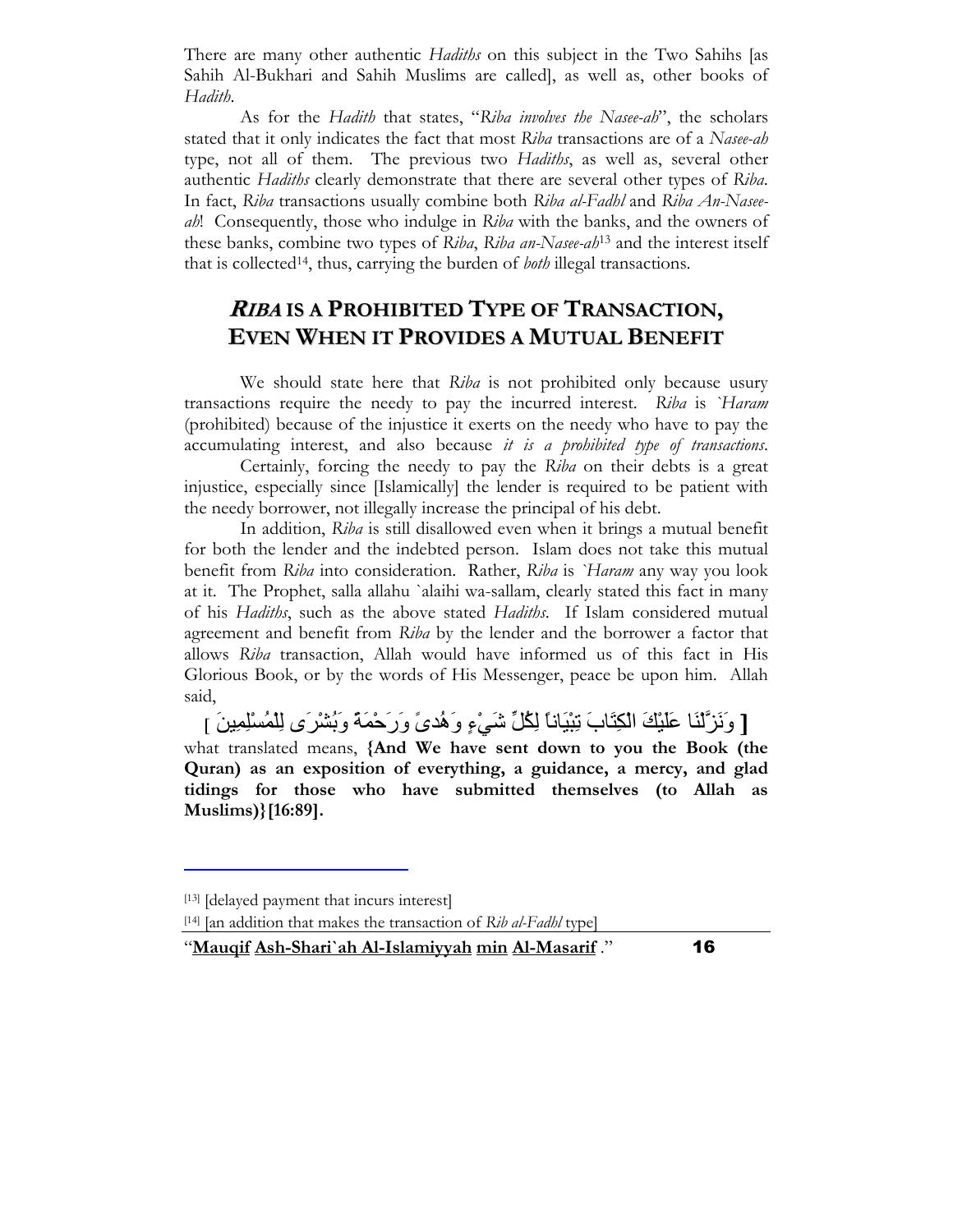Imam Muslim narrated in his, Sahih, that Abdullah ibn `Amr ibn Al-`Aas stated, that the Prophet salla allahu `alaihi wa-sallam said,

"إِنَّهُ لَمْ يَكُنْ نَبِيٌّ قَبْلِي إِلاَّ كَانَ حَقًّا عَلَيْهِ أَنْ يَذُلَّ أُمَّتَهُ عَلَى خَيْرٍ مَا يَعْلَمُهُ لَهُمْ وَيُنْذِرَ هُمْ شَرَّ مَا يَعْلَمُهُ لَهُمْ".

what translated means, "*Every Prophet whom Allah sent before me was* required to guide his people to what is the best of what he knows for them, and to warn them against the worst of what he knows for them."

It is a fact that our Prophet salla allahu `alaihi wa-sallam is the best of Allah's prophets and messengers and that he perfectly delivered Allah's Message.

 Consequently, if Islam had considered the mutual benefit from Riba a factor for allowing it, then the Prophet (صَلَّى اللهُ عَلَيْـهِ وَسَلَّمَ) would have informed the Muslim Ummah (Nation) of this fact.

On the contrary, the fact is that the Prophet (صَلَمِي اللهُ عَلَيْـهِ وَسَلَمَ) clearly stated in his Hadiths that all types of Riba are *`Haram* (impermissible), and just as Allah stated in many *Ayat*, the *Sunnah explains the Quran*.

Allah said,

[ وَأَنْزَلْنَا إِلْيْكَ الدِّكْرَ لِثْبَيِّنَ لِلنَّاسِ مَا نُزِّلَ إِلَيْهِمْ وَلَعَلَّهُمْ يَتَفَكَّـرُونَ ]

{And We have also sent down unto you (O Muhammad) the reminder and the advice (the Quran), that you may explain clearly to men what is sent down to them, and that they may give thought}[16:44],

[ وَمَا أَنْزَلْنَا عَلَيْكَ الْكِتَابَ إِلاَّ لِلْبَيِّنَ لَهُمُ الَّذِي اخْتَلَفُوا فِيهِ وَهُدىً وَرَحْمَةً لِقَوْمٍ يُؤْمِنُونَ ]

{And We have not sent down the Book (the Quran) to you (O Muhammad), except that you may explain clearly unto them those things in which they differ, and a guidance and a mercy for a folk who believes}[16:64].

There are many other *Ayat* in the *Quran* on this topic.

# QIYAS IS ONLY ALLOWED WHERE THERE ARE NO TEXTS IN THE QURAN OR SUNNAH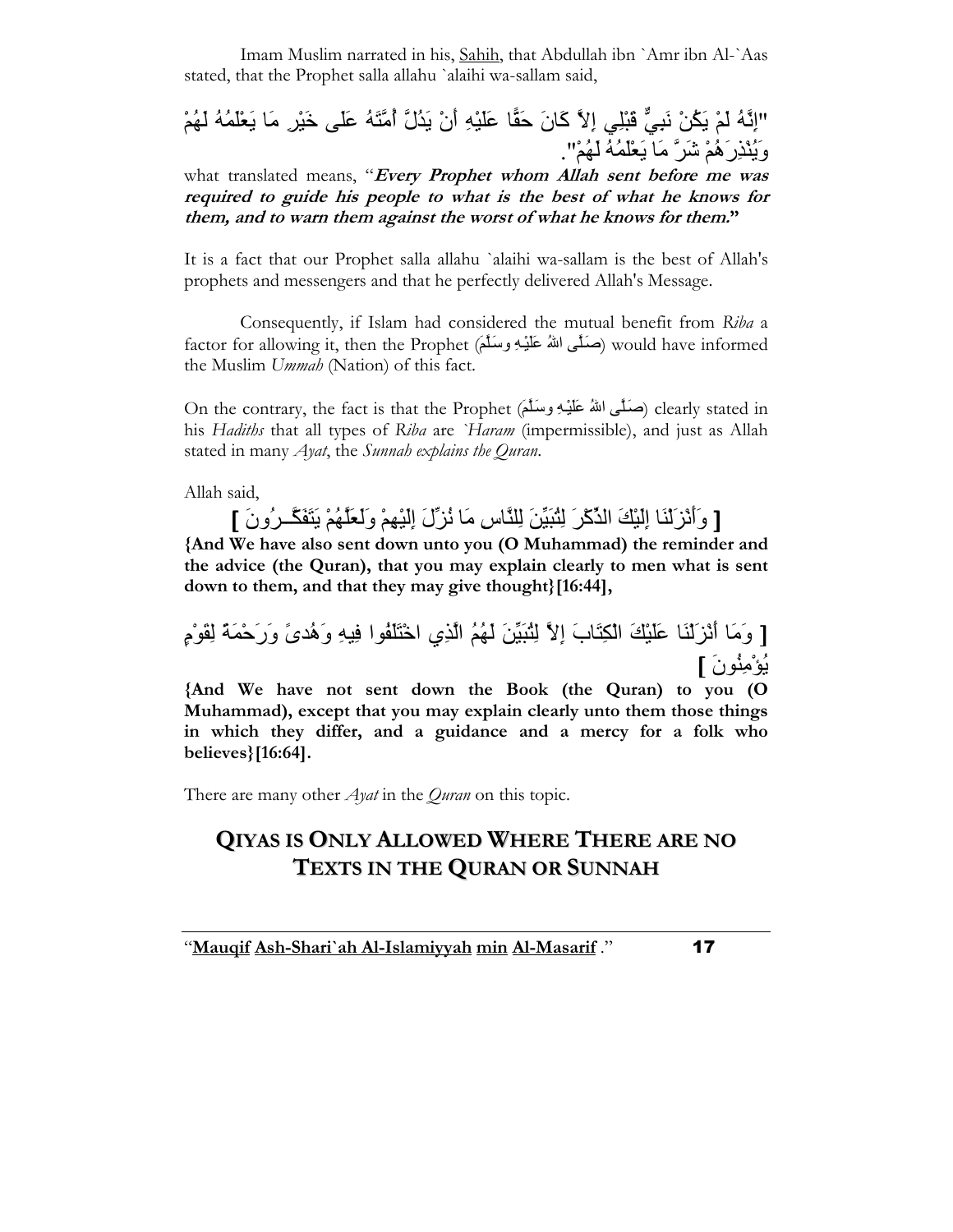Ibrahim then said that Shaikh Rasheed Ridha allowed savings accounts that gain interest. The opinion that he mentioned is an error in judgment that is based on discredited personal conclusions that clearly contradict the relevant Texts [of the *Quran* and *Sunnah*]. The scholars stated that Muslims are not allowed to rely on *Ijtihad* (personal judgment) where a Text exists. Rather, *Ijtihad* is only employed where there are no Texts, in which case, only qualified persons are allowed to perform *Ijtihad*. When a scholar tries his best in his *Ijtihad* and issues a correct opinion, he will gain two rewards [one for *Ijtihad* and one for correctness]. On the other hand, when a scholar performs his best Ijtihad but issues the wrong opinion, he will only gain one reward for his *Ijtihad* [yet, the erroneous opinion –as in this case- is still invalid]. The Prophet (حَسَلَى اللهُ عَلَيْهِ ,<sub>said</sub> (وسَلَّمَ

"إِذَا حَكَمَ الْحَاكِمُ فَاجْتَهَدَ فَأَصِدَابَ فَلَهُ أَجْرِ َانِ وَإِذَا حَكَمَ فَأَخْطَأَ فَلَهُ أَجْرٌ وَاحِدٌ". "When the ruler (or the judge, or the scholar) performs Ijtihad and reaches the correct conclusion, he will gain two rewards. When he performs Ijtihad but reaches the wrong conclusion, he will gain one reward." [Al-Bukhari and Muslim collected this Hadith from `Amr ibn Al-`Aas].

Also, Imam Muslim reported a Hadith collected from Abu Hurairah, may Allah be pleased with him, reporting similar words.

Consequently, Muslims are not allowed to perform *Ijtihad* concerning matters of the religion where there is a clear ruling that Allah has revealed in the Quran or in the Sunnah of His Prophet, salla allahu `alaihi wa-sallam. Furthermore, and according to the consensus of the scholars, all Muslims are required to adhere by the Texts of the *Quran* and *Sunnah* and to implement their rulings. Allah alone is sought for each and every matter, and there is neither power nor strength except from Him.

 Fourth, Ibrahim said towards the end of his research, "In summary, and after comparing the Riba that the Quran prohibited to banking transactions, it is clear that banking transactions are quite different from the Riba transactions that the Quran warned against. This is because in the present time, there are new types of transactions and as such, are not entailed in the prohibited Riba mentioned in the clear Texts in the Quran. Hence, we must assess these new types of transactions regarding the benefits they bring for the slaves and their satisfying their legal needs, thus imitating the practice of the Messenger of Allah, salla allahu `alaihi wa-sallam, when he allowed the selling of the Salam. He did this, even though the Salam entails selling a good that the seller does not yet have. Therefore, the scholars stated that selling as-Salam was allowed, because people needed it. Likewise, the scholars relied on the example of allowing as-Salam transactions and other relevant examples to allow many beneficial practices without which people's needs will not be fulfilled or satisfied."

<sup>&</sup>quot;Mauqif Ash-Shari`ah Al-Islamiyyah min Al-Masarif ." 18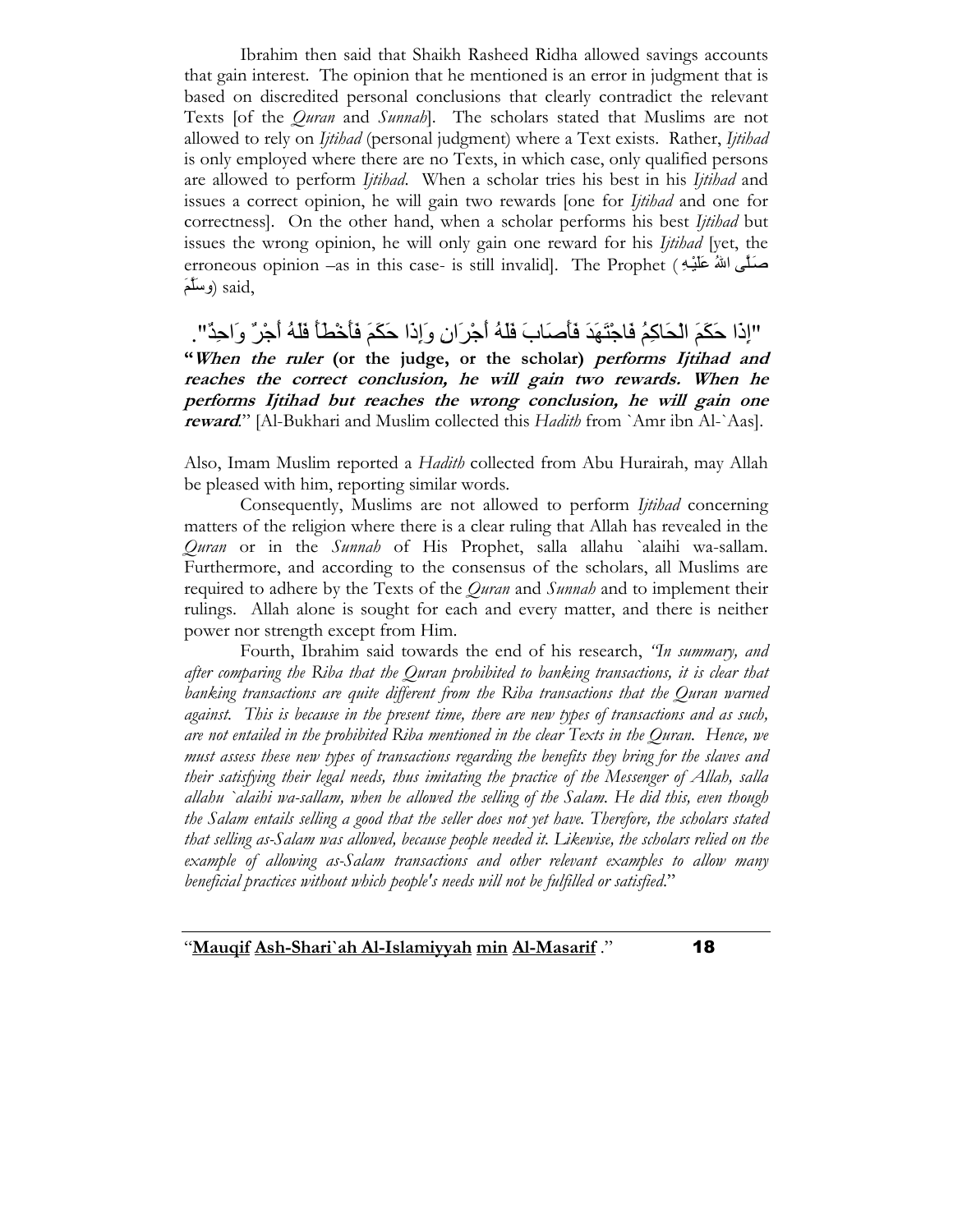## RIBA IS `HARAM ANY WAY YOU LOOK AT IT

 In response to this sweeping claim, we should first state the fact that the current banking transactions are not different from the prohibited Riba transactions. Further, Allah sent Muhammad as the Final Messenger from Him, and required all mankind, starting with the Prophet's contemporaries up until the Day of Judgment, to implement His Commandments that He revealed to His Messenger, salla allahu `alaihi wa-sallam. Therefore, all new types of dealings should carry the same rulings as old types of dealings, as long as both types are essentially the same. We must also state that having different names does not change the true reality of these dealings. What matters, is the true substance and the true essence of these types of dealings.

 Further, it is a well-known fact that the aims and goals of those who indulged in Riba in the past are similar to the aims of those who indulge in Riba in the present time, even though they changed the names of the transactions they use. Hence, differentiating between the old types of business transactions and the new ones, because of the different names and styles, while disregarding the aims and goals behind such transactions, is indeed a misguided method. For example, the Prophet, peace be upon him, considered the request of those who said, during the battle of *`Hunain*, "Make for us a *Dhat-Anwat*<sup>15</sup> as they (disbelievers) have *Dhat-Anwat*," similar to what the Children of Israel said to Prophet Moses, peace be upon him,

# [ اجْعَلْ لَذَا إِلْهًا كَمَا لَهُمْ آلِهَةٌ ]

#### {"Make for us an ilahan (a god) as they have aliha (gods)"}[7:138].

The Prophet, salla allahu `alaihi wa-sallam, did not consider the difference in the words whereas the true essence was still the same.

For instance, Allah, the Exalted, punished the Jews when they set up their nets on Fridays so that the nets catch fish on Saturdays, during which they were prohibited to fish.

Allah did not excuse the Jews for this deviant behavior, even though the Jews collected the fish on Sundays.

The aims were the same, even though the means and methods to reach these aims varied.

There are many other similar examples in the *Ouran* and *Sunnah*.

l

<sup>[15]</sup> [a tree that the disbelievers used to revere and hang their swords on, during the eve of the battle, to be victorious in battle, so they claimed]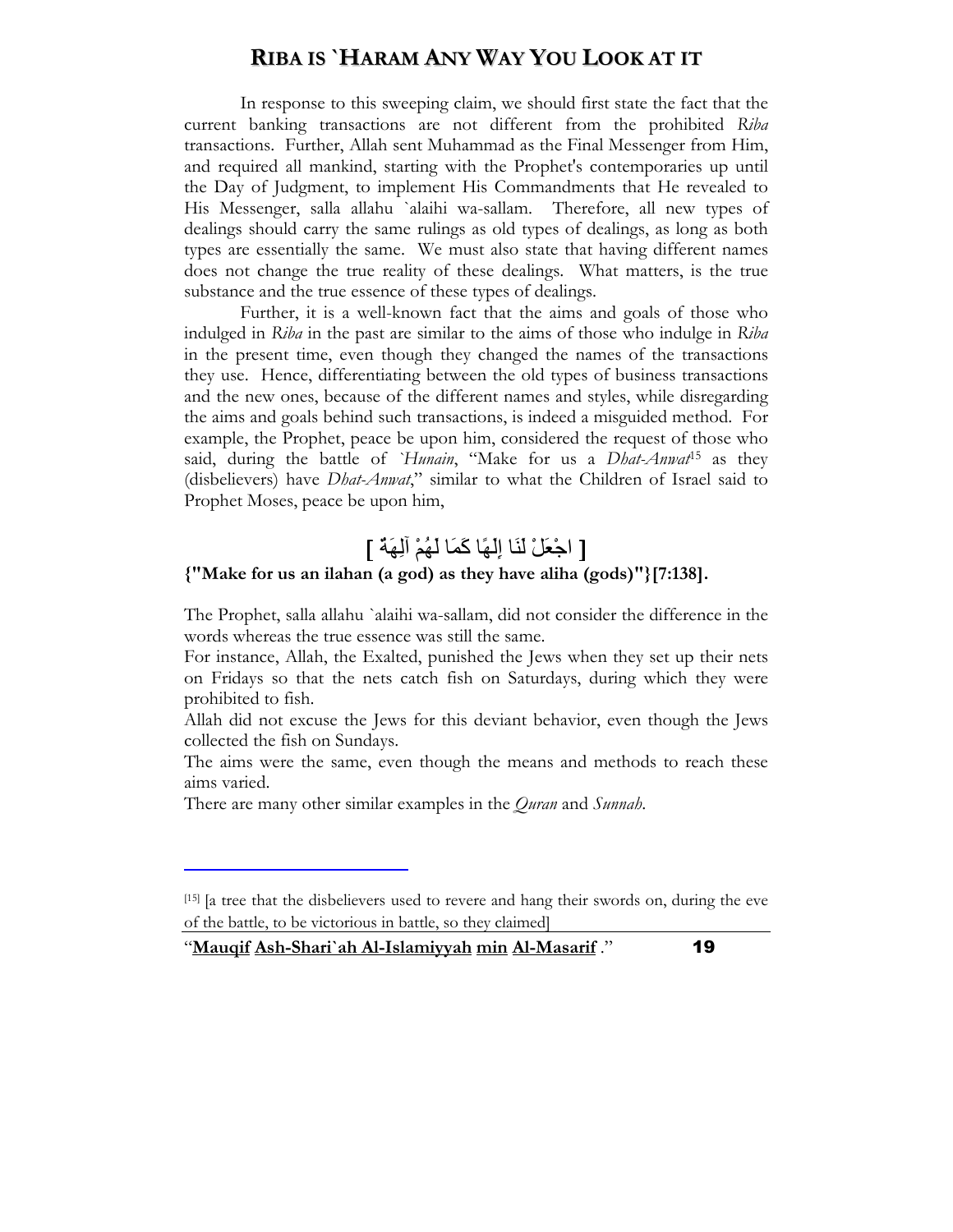#### ALLAH PERMITTED THE SALAM TRANSACTION

 We should add by stating that the writer gains no benefit from allowing the current types of Riba transactions by comparing them to as-Salam transactions. As-Salam type of transactions was allowed because Allah allowed it, a fact that demonstrates the greatness of the Islamic legislation that aims to benefit the Muslim Ummah at large. Further, Allah restricted the Salam type of transactions in a way that made it different from the disallowed types of business transactions. As-Salam entails the promise of delivering a certain good with known characteristics on a certain future date, but the profit is paid on the spot. Both the seller and the buyer share in the benefit of As-Salam: the seller benefits from the price to spend on his current needs, and the buyer benefits from the Salam when he receives it since he bought it for a lesser price. Hence, both parties to the *Salam* transaction gain a benefit, none of them is harmed in any way, as there is no Riba (usury, addition, or interest) in this case, and finally, no goods with an unknown quality are being sold. As for the Riba transactions, they involve a certain addition to the principal with the payment differed, or bartering goods for a larger amount of the same type of good. Allah, the Most Wise, Who legislates what brings all types of benefits to Muslims, made Riba transactions a major sin<sup>16</sup>.

 $\ddot{\phantom{0}}$ 

{Those who eat Ribâ will not stand (on the Day of Resurrection) except like the standing of a person beaten by Shaitân (Satan) leading him to insanity. That is because they say: "Trading is only like Ribâ," whereas Allâh has permitted trading and forbidden Ribâ. So whosoever receives an admonition from his Lord and stops eating Ribâ, shall not be punished for the past; his case is for Allâh (to judge); but whoever returns (to Ribâ), such are the dwellers of the Fire  $-$  they will abide therein}[2:275]. Al-Bukhari reported, without a chain of narration, that `Abdullah ibn `Abbas, may Allah be pleased with him, said that the last  $A$ yah to be revealed to Allah's Messenger, salla allahu `alaihi wa-sallam, was this Ayah,

[ يَا أَيُّهَا الَّذِينَ آمَنُوا اتَّقُوا اللَّهَ وَذَرُوا مَا بَقِيَ مِنَ الرِّبَا إِنْ كُنْتُمْ مُؤْمِنِينَ فَإِنْ لَمْ تَفْعَلُوا فَأْذَنُوا بحَرْب مِنَ اللَّهِ وَرَسُولِهِ وَإِنْ تْبْتُمْ فَلَكُمْ رُءُوسُ أَمْوَالِكُمْ لاَ تَظْلِمُونَ وَلاَ تُظْلَمُونَ وَإِنْ كَانَ ذُو عُسْرَةٍ فَنَظِرَةٌ إلَى مَيْسَرَةٍ وَأَنْ تَصَدَّقُوا خَيْرٌ لَكُمْ إنْ كُنْتُمْ تَعْلَمُونَ وَاتَّقُوا يَوْمًا تُرْجَعُونَ فِيهِ إِلَى اللَّهِ ثُمَّ تُوَفَّى كُلّ نَفْسٍ مَا كَسَبَتْ وَهُمْ لاَ يُظْلَمُونَ ]

<sup>[16] [</sup>Allah, the Exalted, the Most Honored, said,

<sup>[</sup> الّذِينَ يَأْكُلُونُ الرِّبَا لاَ يَقُومُونَ إِلاّ كَمَا يَقُومُ الّذِي يَتَخَبَّطُهُ الشَّيْطُانُ مِنَ الْمَسِّ ذَلِكَ بأَنَّهُمْ قَالُوا إِنَّمَا الْبَيْعُ مِثْلُ الرِّبَا وَأَحَلّ اللَّهُ الْبَيْعَ وَحَرَّمَ الرَّبَا فَمَنْ جَاءَهُ مَوْعِظَةٌ مِنْ رَبِّهِ فَانْتَهَى فَلَهُ مَا سَلَفَ وَأَمْرُهُ إِلَى اللَّهِ وَمَنْ عَادَ فَأُولَئِكَ أَصْحَابُ النَّارِ هُمْ فسهَا خَالِدُهِ نَ ]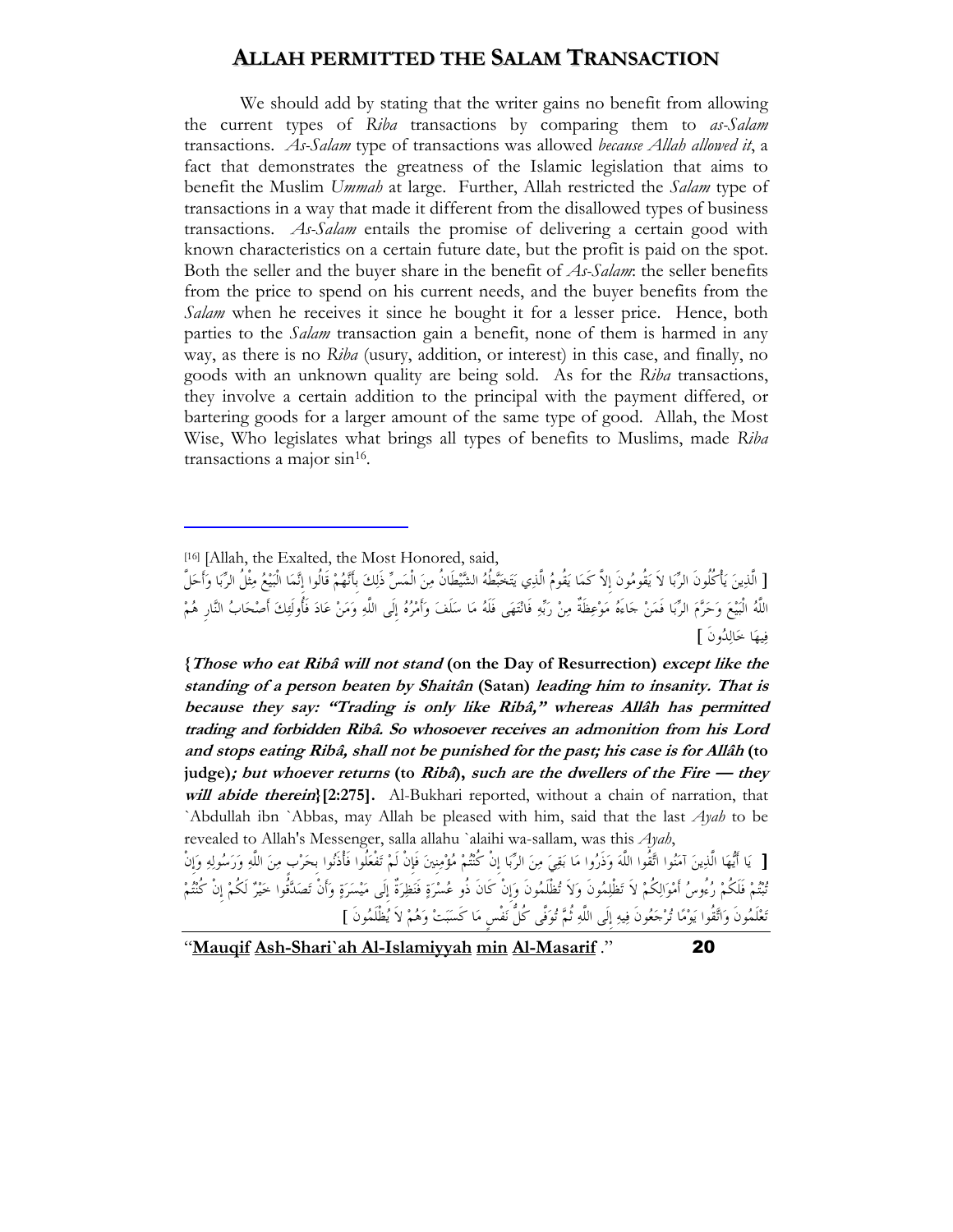Consequently, the needy will be saved from incurring huge interests, while encouraging the wealthy not to rely on Riba. Also, Riba leads to abandoning establishing various beneficial projects and industries<sup>17</sup>.

 Afterwards, the writer uttered a baseless, false claim that, "People need banks and various banking transactions, as their livelihood depends on them…"

 $\ddot{\phantom{0}}$ 

 ${O$ , you who believe! Be afraid of Allâh and give up what remains (due to you) from Ribâ (from now onward) if you are (really) believers. And if you do not do it, then take a notice of war from Allâh and His Messenger but if you repent, you shall have your capital sums. Deal not unjustly (by asking more than your capital sums), and you shall not be dealt with unjustly (by receiving less than your capital sums)}[2:278-279]. Further, al-Bukhari and Muslim reported that Abu Hurairah, may Allah be pleased with him, said,

"احْتَنِبُوا السُّبْعَ المُوبِقاتِ" قالوا: يَا رَسُول اللهِ وَمَا هُنَّ قال: "الشَّرْكُ بِاللهِ وَالسَّحْرُ وَقَتْل النَّفسِ التِي حَرَّمَ اللهُ إِلا بِالحَقُّ وَأَكُلُّ الرِّبَا وَأَكُلُّ مَالِ اليَتِيمِ وَالتَّوَلَى يَوْمَ الزَّحْفِ وَقَذَفُ المُحْصَنَاتِ الْمُؤْمِنَاتِ الغَافِلاتِ".

"Allah's Messenger salla allahu `alaihi wa-sallam said, 'Avoid the seven great destructive sins.' The people inquired, 'O, Allah's Apostle! What are they?' He said, 'To join others in worship along with Allah, to practice sorcery, to kill the life which Allah has forbidden except for a just cause (according to Islamic Law), to eat up Riba (usury), to eat up an orphan's wealth, to give back to the enemy and fleeing from the battlefield at the time of fighting, and to accuse, chaste women, who never even think of anything touching chastity and are good believers." Also, ibn Majah narrated that Abu Hurairah, may Allah be pleased with him, reported that Allah's Apostle, peace be upon him, said,

"الرَّبَا سَبْعُون حُوبًا أَيْسَرُهَا أَن يَنْكِحَ الرَّجُلِ أَمَّهُ".

#### "Riba is seventy types, the least of which equals one having sexual intercourse wit his own mother!"

[17] [High interest rates tighten the money supply and slows the economy, while lower interest rates loosen money supply and reinvigorates the economy. This is why the United States Federal Reserve lowered interest rates several times during the year 2001, so that the slowing economy recovers momentum through increased availability of money supplies, which translate into more hiring and spending on economic expansion, new plants and higher customer demand. Even Mr. Riba himself knows this fact, which amazingly escapes the attention of many Muslims who are fascinated by the calls to incorporate interest into Muslim Economies.]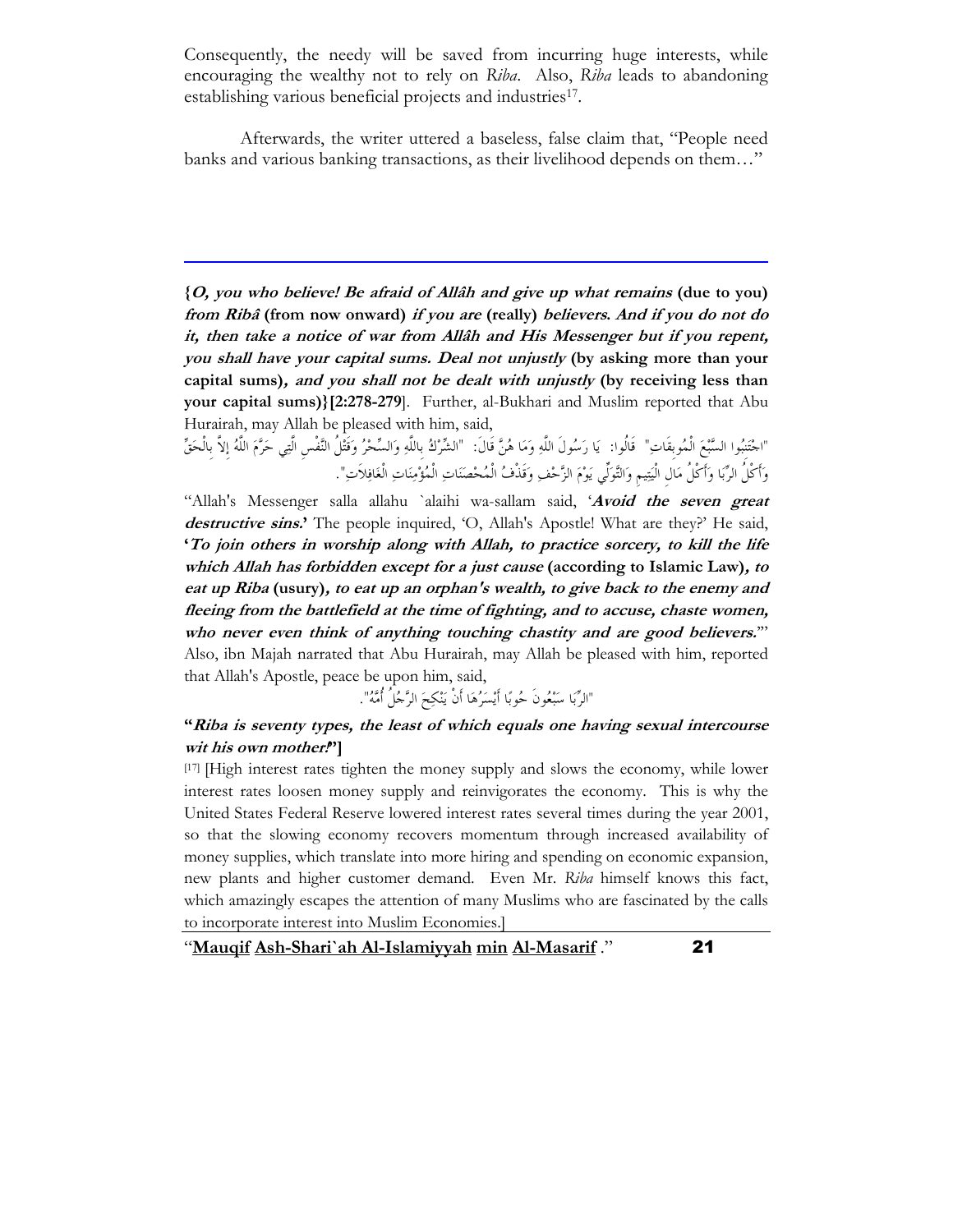## **MUSLIM ECONOMY DOES NOT NEED RIBA** TRANSACTIONS

 In response, we state that Muslims benefited from the Islamic economic system for the past fourteen centuries, long before banks ever existed. During this long period of time, the projects and industries that existed in the Muslim World did not rely on prohibited types of dealings. Further, we state the fact that in modern times, people do not *need* to deal in Riba to sustain their livelihood.

We should note here that all types of mistakes and injustices result from indulging in the prohibited types of dealings. This is especially true when the society is not fulfilling its obligations towards its members, such as being sincere, trustworthy and truthful with other people, while shunning all types of illegal dealings that entail Riba, Gharar [hidden inability to deliver promised goods and services], deceit and cheating.

## MUSLIM ECONOMY NEEDS TO IMPLEMENT ALLAH'S LAW TO SURVIVE AND FLOURISH

 Providing for people's needs, helping them acquire their benefit and ensuring meaningful cooperation between them will only be achieved through abiding by Islamic Law. It requires truthfulness and *Amanah* (honesty) and prohibits lying, deceit and all the types of dealings that Allah does not permit. Allah said,

] وَتَعَاوَنُوا عَلَى الْبِرِّ وَالنَّقْوَى وَلاَ تَعَاوَنُوا عَلَى الإِنْسِمِ وَالْعُدْوَانِ [ what translated means, {Help you one another in Al-Birr and At-Taqwa (virtue, righteousness and piety); but do not help one another in sin and transgression}[5:2],

[ إِن اَ ْ#َُ5ُآُْ أَنْ ُfَد"وا اَ2ََتِ إَِG أَهِْ!َ وَإِذَا َْ\$َ
ُْ َْ6َ% اسِ أَنْ َSُُ\$ْا ِْ%Kْ-َلِ ]

and, {Verily! Allah commands that you should render back the trusts to those to whom they are due; and that when you judge between men, you judge with justice}[4:58],

[ يَا أَيُّهَا الَّذِينَ آمَنُوا لاَ تَخُونُوا اللهَ وَالرَّسُولَ وَتَخُونُوا أَمَانَاتِكُمْ وَأَنْتُمْ تَعْلَمُونَ ] and, {O you who believe! Betray not Allah and His Messenger, nor betray knowingly your Amanat (things entrusted to you, and all the duties which Allah has ordained for you)}[8:27].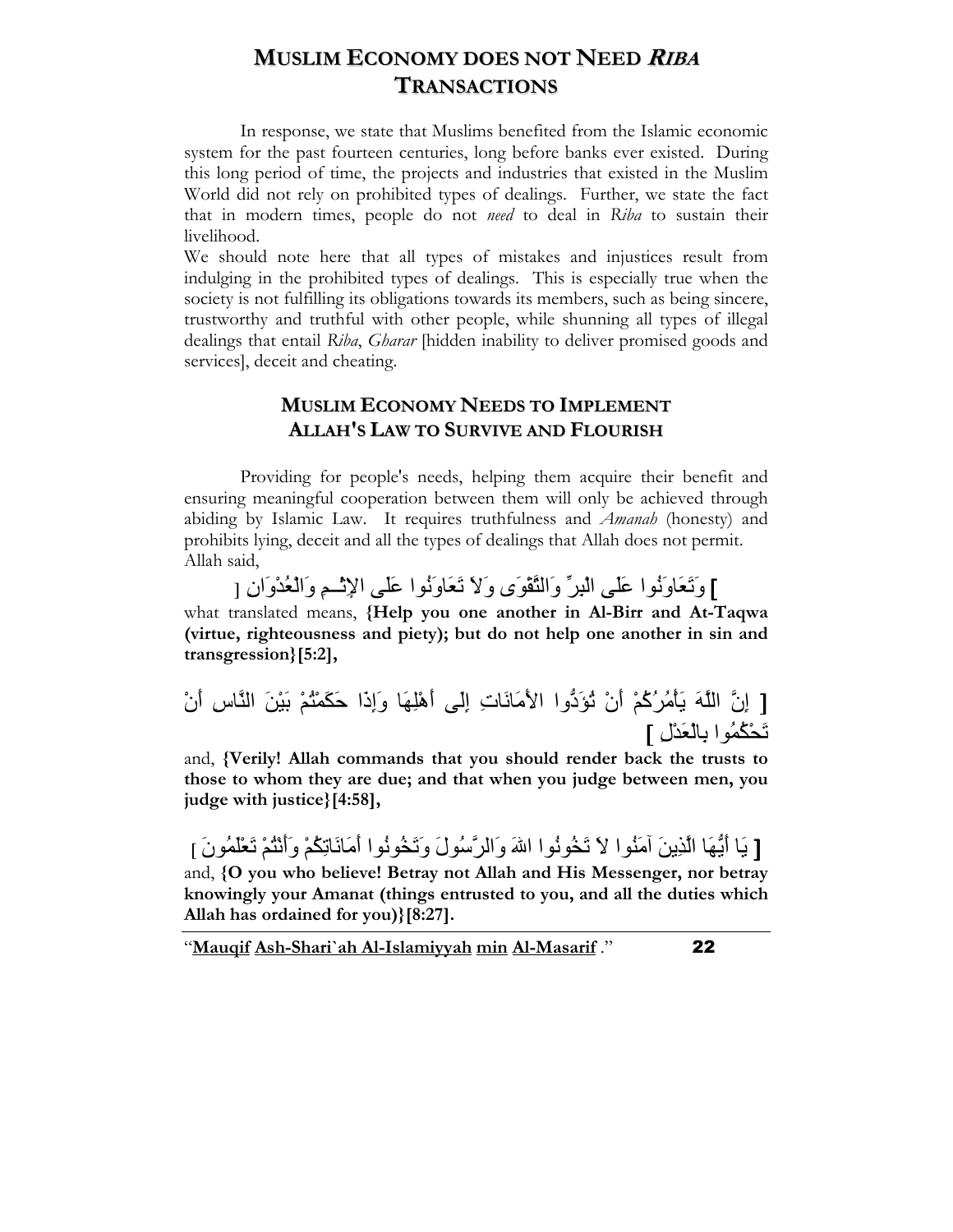Also, Allah said, [ يَا أَيُّهَا الَّذِينَ آمَنُوا إِذَا تَدَايَنْتُمْ بِدَيْنِ إِلَى أَجَلِ مُسَمَّى فَاكْتُبُوهُ وَلَيَكْتُبْ بَيْنَكُمْ كَّاتِبٌ بِالْعَدْلِ وَلاَ يَأْبَ كَاتِبٌ أَنْ يَكْتُبَ كَمَا عَلَمَهُ اللَّهُ فَلْيَكْتُبْ وَلَيُمْلِل الَّذِي عَلَيْهِ الْحَقُّ وَلَبَنَّقِ اللَّهَ رِبَّهُ وَلاَ بَبْخَسٍ مِنْهُ شَبْنًا ]

what translated means, {O you who believe! When you contract a debt for a fixed period, write it down. Let a scribe write it down in justice between you. Let not the scribe refuse to write as Allah has taught him, so let him write. Let him (the debtor) who incurs the liability dictate, and he must fear Allah, his Lord, and diminish not anything of what he owes}[2:282], and, [33:70-71]

[ َ أَ"!َ ا َِ َُا اُا اَ وَ;ُُا ;ًَْ =ِ-ًَ-ا ُAِْ@ْ ُ\$َْ أَ>ُ\$ََْْ وََ?ْ5ِ/ْ ُ\$َْ ذُ\$َ%ُُْ ]

{O you who believe! Keep your duty to Allâh and fear Him, and speak (always) the truth. He will direct you to do righteous good deeds and will forgive you your sins. And whosoever obeys Allâh and His Messenger (Muhammad َHHHَ=و ِHHHْ6ََ< ُFا GHHHَI), he has indeed achieved a great achievement<sup>18</sup>}[33:71-72].

 Further, the Messenger of Allah salla allahu `alaihi wa-sallam said, "الْبَيِّعَانِ بِالْخِيَارِ مَا لَمْ يَتَفَرَّقَا أَوْ قَالَ حَتَّى يَتَفَرَّقَا فَإِنَّ صَدَقَا وَبَيَّنَا بُورِكَ لَهُمَا فِي بَيْعِهِمَا وَإِنْ كَتَمَا وَكَذَبَا مُحِقَتْ بَرِ كَهُ بَيْعِهِمَا".

"The seller and the buyer have the right to keep or return goods as long as they have not parted or until they part; if both parties spoke the truth and duly described the defects and qualities (of the goods), then they would be blessed in their transaction; if they told lies or hid something, then the blessings of their transaction would be lost<sup>"</sup>[Al-Bukhari and Muslim].

 Also Muslim and Ahmad narrated that Abu Sa`eed al-Khudri radhiya allahu `anhu said that the Prophet salla allahu `alaihi wa-sallam said, "الْذَّهَبُ بِالْذَّهَبِ وَالْفِضَّةُ بِالْفِضَّةِ وَالْبُرِّ ۚ بِالْبُرِّ ۖ وَالشَّعْدِرِ ۚ وَالشَّالِمُ وَالنَّمْرُ وَالْمِلْحُ بِالْمِلْحِ مِثْلاً بِمِثْلِ بَدًا بِيَدٍ فَمَنْ زَادَ أَوِ اسْتَزَادَ فَقَدْ أَرْبَى الأَخِذُ وَالْمُعْطِي فِيهِ سَوَاءٌ".

 $\ddot{\phantom{0}}$ 

<sup>[18] [</sup>will be entered into Paradise and saved from Hellfire]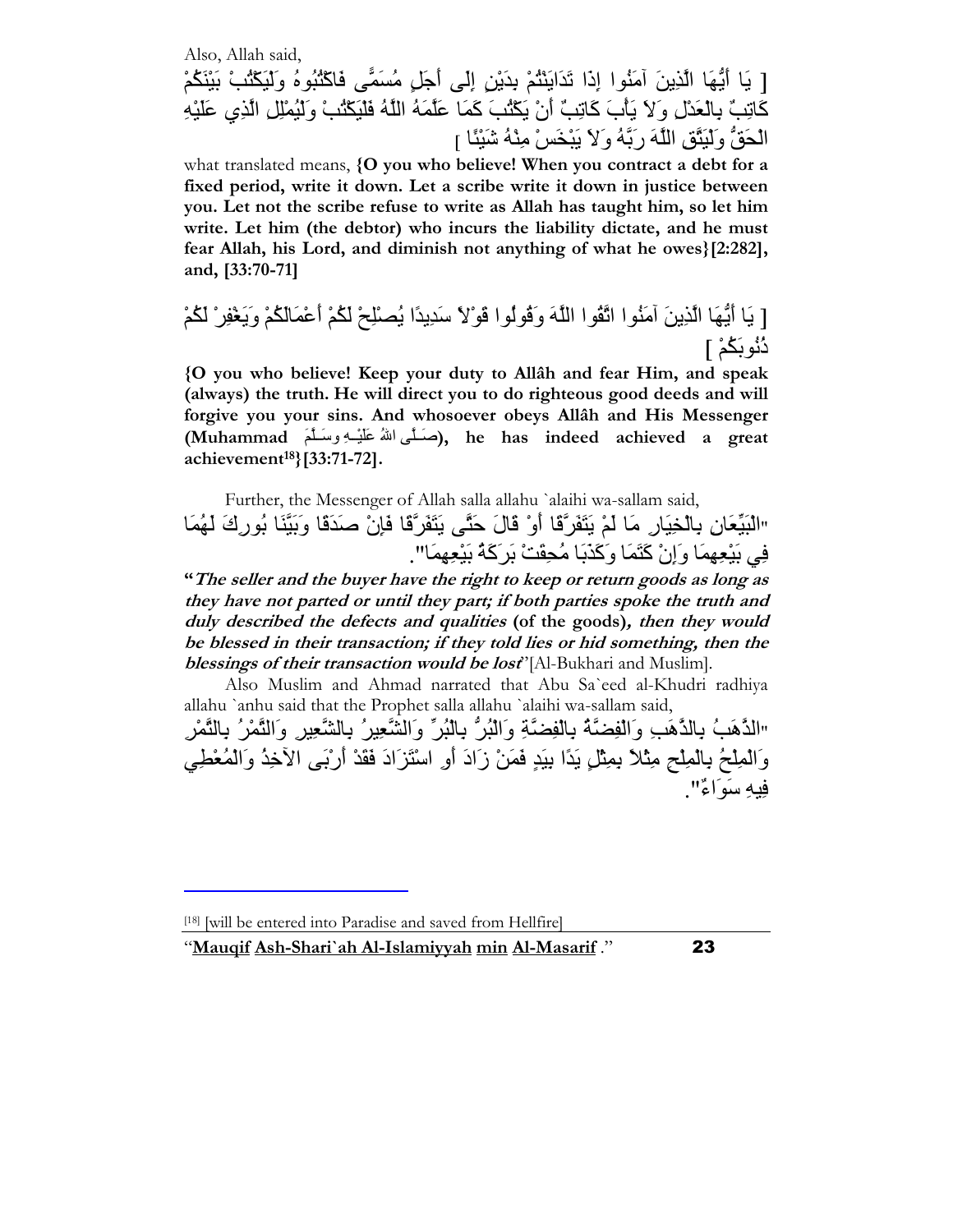"Gold for gold, silver for silver, wheat grain for wheat grain, barley for barley, dates for dates, salt for salt: equal in amount and from hand to hand (meaning the payment is not delayed).

Those who give more or ask for more, then both who take the increase and those who give it are the same, and both will have committed Riba."

Also, Jabir [ibn `Abdullah al-Ansari, radhiya allahu `anhu] said, "The Messenger of Allah salla allahu `alaihi wa-sallam cursed those who take Riba and those who give it, write it and witness it, then said that, '*They all are the same!*"[Muslim].

In addition, `Umar ibn Al-Khattab narrated that the Messenger of Allah, peace be upon him, said,

"الدَّهَبُ بِالدَّهَبِ رِبًا إِلاَّ هَاءَ وَهَاءَ وَاللَّبُنُّ بِاللَّهِرِّ رِبًا إِلاَّ هَاءَ وَهَاءَ وَالنَّمْرُ بِالْتَمْرِ رِبَّا إِلاَّ هَاءَ وَهَاءَ وَالشَّعِيرُ بِالشَّعِيرِ رِبًا إِلاَّ هَاءَ وَهَاءَ".

"The bartering of gold for gold entails Riba, except if it is from hand to hand and equal in amount; wheat grain for wheat grain entails Riba, except if it is from hand to hand and equal in amount; dates for dates entails Riba, except if it is from hand to hand and equal in amount; and barley for barley entails Riba, except if it is from hand to hand and equal in amount"[Al-Bukhari and Muslim]. He salla allahu `alaihi wa-sallam also said, "مَنْ غَشْنَا فَلْيْسَ مِنَّا".

"Those who cheat us are not some of us"[Muslim, without a chain of narration, Ahmad, ibn Majah and ad-Darimi. The correct words for this Hadith are, "Those who cheat are not some of us".

Also, the Prophet salla allahu `alaihi wa-sallam said, .''كَبَر الْكَبَائِر ".<br>'' "Should I inform you about the greatest of the great sins?" They said, "الإِنْسْرَ الْكُ بِاللَّهِ وَعُقُوقُ الْوَالِدَيْنِ" . He said, "Yes, O Allah's Apostle!" He said,

"To join others in worship with Allah and to be undutiful to one's *parents.*" The Prophet, peace be upon him, then sat up after he had been reclining (on a pillow) and said, ."الأَ وَقَوْلُ الزُّور

"And I warn you against giving a false statement or a false testimony" $[A]$ -Bukhari and Muslim]. There are many other Hadiths on this topic<sup>19</sup>.

l

 $[19]$  [Therefore, Riba is a complex topic and is nothing like what it is made to appear, that it only entails giving loans and requiring interest]

<sup>&</sup>quot;Mauqif Ash-Shari`ah Al-Islamiyyah min Al-Masarif ." 24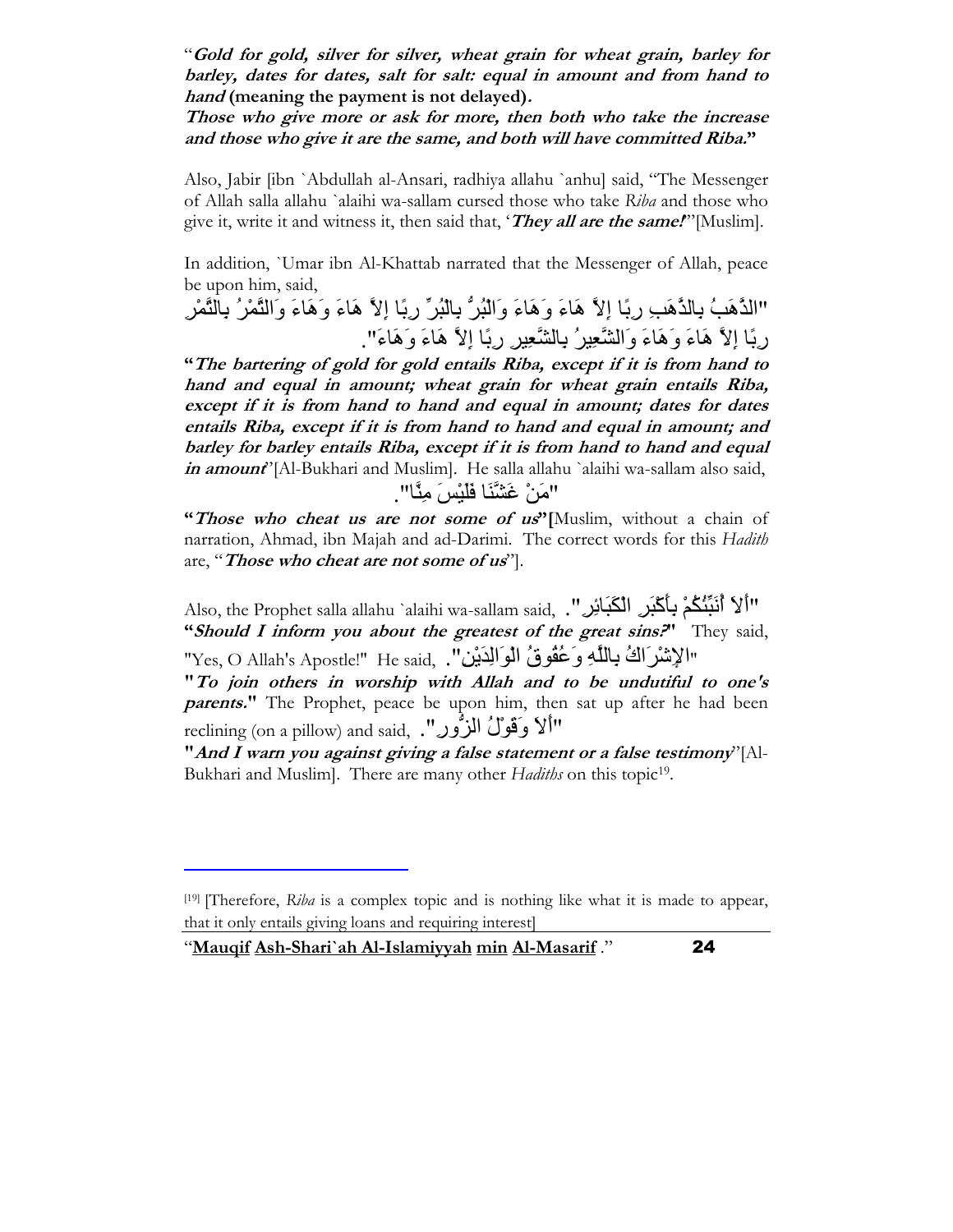#### COMPARING THE 'HARAM TO THE 'HALAL TO JUSTIFY THE 'HARAM IS DISALLOWED

 No Muslim is allowed to render permissible what Allah has rendered `Haram, by comparing the disallowed matter to another matter that Allah has allowed. Indeed, whoever does this will have committed a major sin and will be saying about Allah what he has no knowledge of. Also, such a person will have opened a door of Fitnah (mischief) and sinning for the people.

The scholars who use  $Qiyas$  state that  $Qiyas$  is only allowed [and pertains to] when a minor aspect of the religion does not have a definite ruling in the Quran or Sunnah. In this case, the scholars apply a general ruling [through Ijtihad] that includes the matter under discussion and derives a ruling for it, whereas before, it did not have a specific ruling.

 Allah disallowed mankind to say about Him what they have no knowledge of, and made this act bigger than *Shirk* (ascribing partners to Allah) itself.

He also stated that Satan calls upon his followers and commands them to go on this deviant path, just as he calls them into sin and immoral acts.

Allah said,

[ قُلْ إِنَّمَا حَرَّمَ رَبِّيَ الْفَوَاحِشَ مَا ظَهَرَ مِنْهَا وَمَا بَطْنَ ۖ وَالإِثْمَ وَالْبَغْيَ بِغَيْرِ الْحَقِّ وَأَنْ تُشْرِكُوا بِاللهِ مَا لَمْ .<br>بُذَرٌ لْ يهِ سُلطاناً وَأَنْ تَقُولُوا عَلَى اللهِ مَا لاَ تَعْلَمُونَ ]

what translated means,  $\{Say (O Muhammad): "(But) the things that my$ Lord has indeed forbidden are Al-Fawa'hish (great sins, unlawful sexual behavior, etc.) whether committed openly or secretly, sins (of all kinds), unrighteous oppression, joining partners (in worship) with Allah for which He has given no authority, and saying things about Allah of which you have no knowledge"}[7:33], and [2:168-169],

[ يَا أَيُّهَا النَّاسُ كُلُوا مِمَّا فِي الأَرْضِ حَلالاً طَيِّبًا وَلاَ تَتَبِعُوا خُطُواتِ الشَّيْطَانِ إِنَّهُ لَكُمْ عَدُوٌ مُبِينٌ ۖ + إِنَّمَا يَأْمُرُكُمْ بِالسُّوءِ وَالْفَحْشَاءِ وَأَنْ تَقُولُوا عَلَى اللهِ مَا لاَ تَعْلَمُونَ ]

{O mankind! Eat of that which is lawful and good on the earth, and follow not the footsteps of Shaitan (Satan). Verily, he is to you an open enemy. [Shaitan (Satan)] commands you only what is evil and Fa`hsha (sinful), and that you should say against Allah what you know not.}

 We ask Allah to improve the general situation of Muslims and to bestow on them the Fiqh (knowledge and understanding) in the religion.